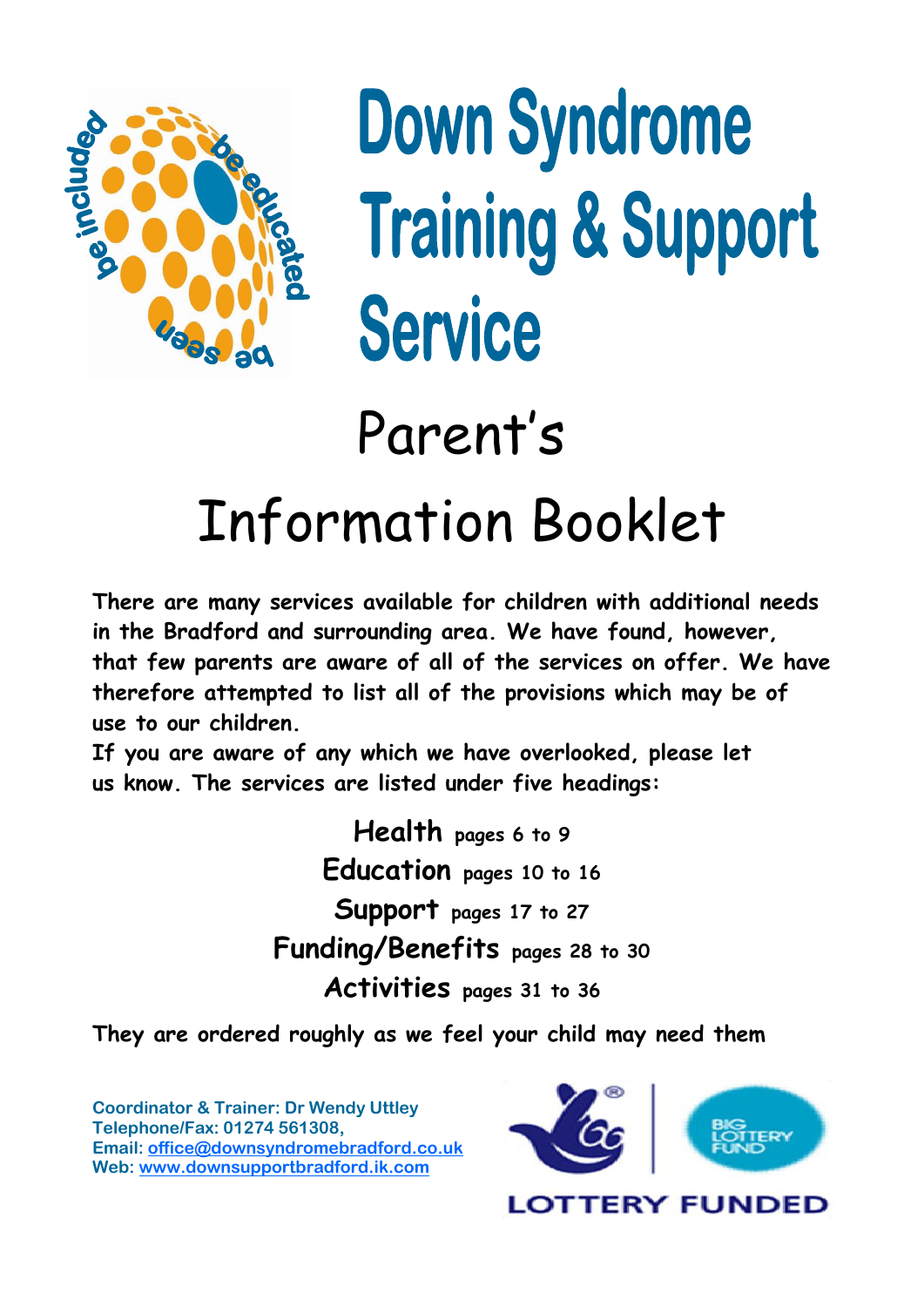# **Index**

| Able 2 Pontefract Special Olympics                    | 31    |
|-------------------------------------------------------|-------|
| Active Social Care Play-gym & Multisensory Room       | 31    |
| Aqua Clinic H20                                       | 31    |
| ARC-Association For Real Change                       | 25    |
| Barnardo's Newsletter / Parents Participation Service | 20    |
| Barnardos Disability Inclusion                        | 31    |
| Beautiful Octopus Club                                | 31    |
| Beehive Group                                         | 31    |
| <b>Benefits Advisor</b>                               | 28    |
| <b>Blue Badges</b>                                    | 28    |
| <b>Blue Badge Facilities Online</b>                   | 28    |
| Bradford Disability Cycle Club                        | 32    |
| Bradford Disability Sports & Leisure                  | 32    |
| Bradford Early Years, Childcare and Play Services     | 10    |
| <b>Bradford Families Information Service</b>          | 20    |
| Bradford Parents Partnership Scheme                   | 10    |
| <b>Bradford People First</b>                          | 17    |
| <b>Bradford Travel Training Unit</b>                  | 25    |
| <b>Bradford Young Carers</b>                          | 20    |
| <b>Bradnet (Asian Disability Network)</b>             | 17    |
| Care Dynamics Yorkshire                               | 21    |
| Carer Support Workers                                 | 21    |
| <b>Carers Allowance</b>                               | 28    |
| Carers Assessment                                     | 9     |
| <b>Carers Connection Bradford</b>                     | 21    |
| Carers Leeds                                          | 21    |
| Carers UK                                             | 21    |
| Cerebra                                               | 21/28 |
| <b>Changing Places</b>                                | 32    |
| Child Development Centre (CDC)                        | 6     |
| Children's Centre Plus                                | 12    |
| <b>Clothing Solutions For Disabled People</b>         | 25    |
| Connexions                                            | 25    |
| Contact A Family                                      | 20    |
| Council Tax Benefit                                   | 29    |
| Cool 2 Care                                           | 22    |
| Continence Advice                                     | 8     |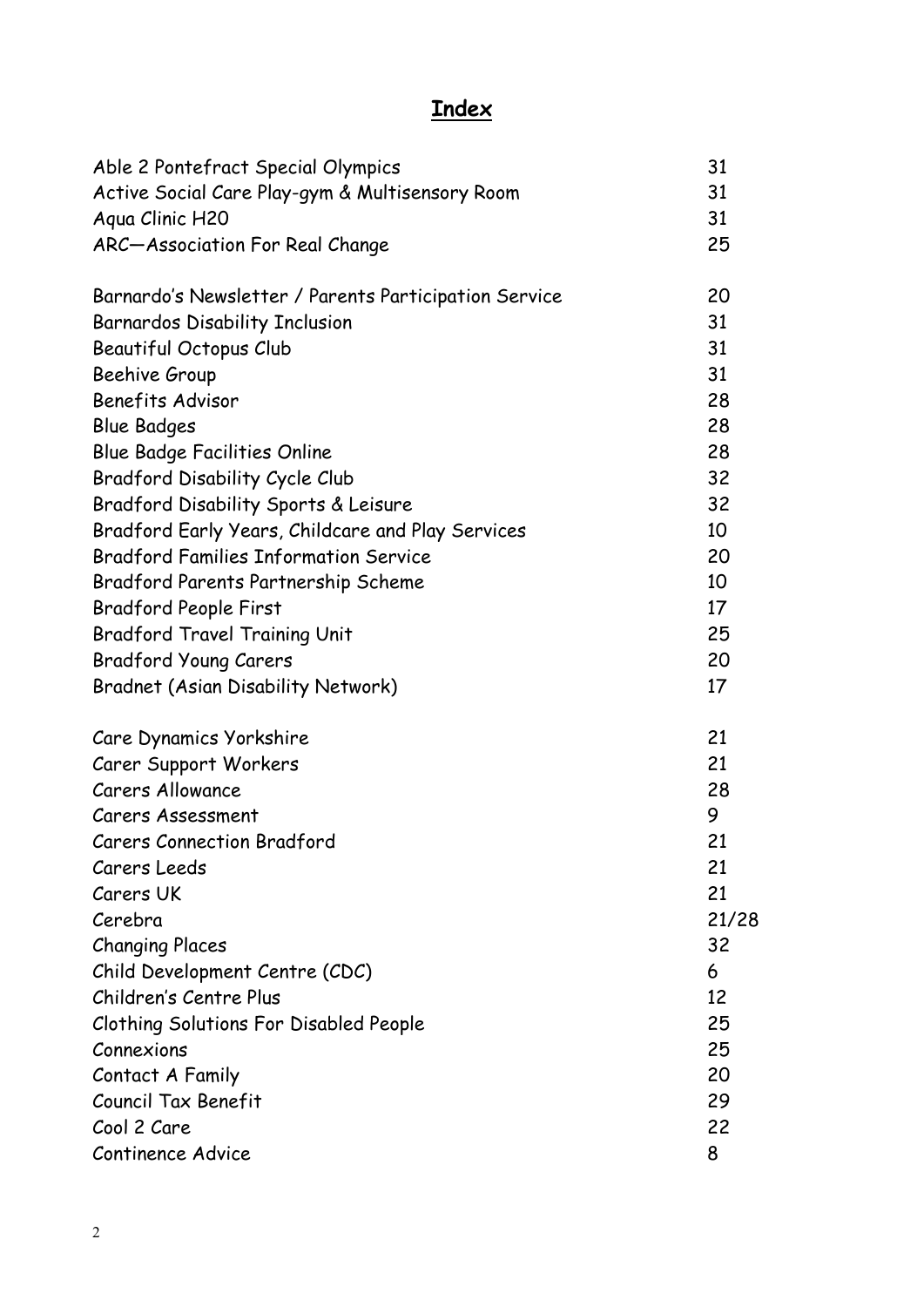| Dogs For The Disabled                                          | 23             |
|----------------------------------------------------------------|----------------|
| DownsEd (Down Syndrome Educational International)              | 14             |
| Down Syndrome Association (DSA)                                | 14             |
| Down Syndrome International Swimming Organisation              | 33             |
| Down Syndrome Support Group (Huddersfield)                     | 18             |
| Down Syndrome Support Group (Wakefield & District)             | 18             |
| Down Syndrome Training & Support Service (Bradford)            | 17             |
| Down's Heart Group                                             | 17             |
| Early Development Groups                                       | 10             |
| <b>Educational Psychologist</b>                                | 16             |
| eReadingPro                                                    | 15             |
| Equipment For Children & Young People With Disabilities        | 29             |
| EST (The Elizabeth Svendsen Trust For Children & Donkeys)      | 33             |
| Eureka & Children With Down Syndrome                           | 33             |
| Eyesight: Vision Research At Cardiff                           | $\overline{7}$ |
| Face 2 Face (Parent's Supporting Parents Of Disabled Children) | 23             |
| <b>Family Fund</b>                                             | 29             |
| Family Hub & A Brighter Future                                 | 23             |
| Free Cinema Entry                                              | 33             |
| Going Out Club                                                 | 33             |
| Hand In Hand Support Group                                     | 18             |
| Healthwatch Bradford and District                              | 9              |
| Hearing & Eyesight                                             | 6              |
| Hearing Banana!                                                | 6              |
| Help I'm Lost Card                                             | 25             |
| Hippychick Hipseat                                             | 7              |
| Hospital Passport                                              | 9              |
| Hudderfield Down Syndrome Support Group                        | 33             |
| <b>Ilkley Parents Support Group</b>                            | 18             |
| Ilkley Youth Club                                              | 34             |
| <b>Income Support</b>                                          | 29             |
| <b>Inclusion North</b>                                         | 23             |
| Inclusion Project (Bradford)                                   | 34             |
| <b>Independent Nurseries</b>                                   | 13             |
| <b>Infant Massage</b>                                          | 6              |
| <b>Information Shop For Young People</b>                       | 25             |
| Intergrated Support & Psychology Services Leeds (ISPS)         | 11             |
| IPSEA Independent Panel For Special Education Advice           | 15             |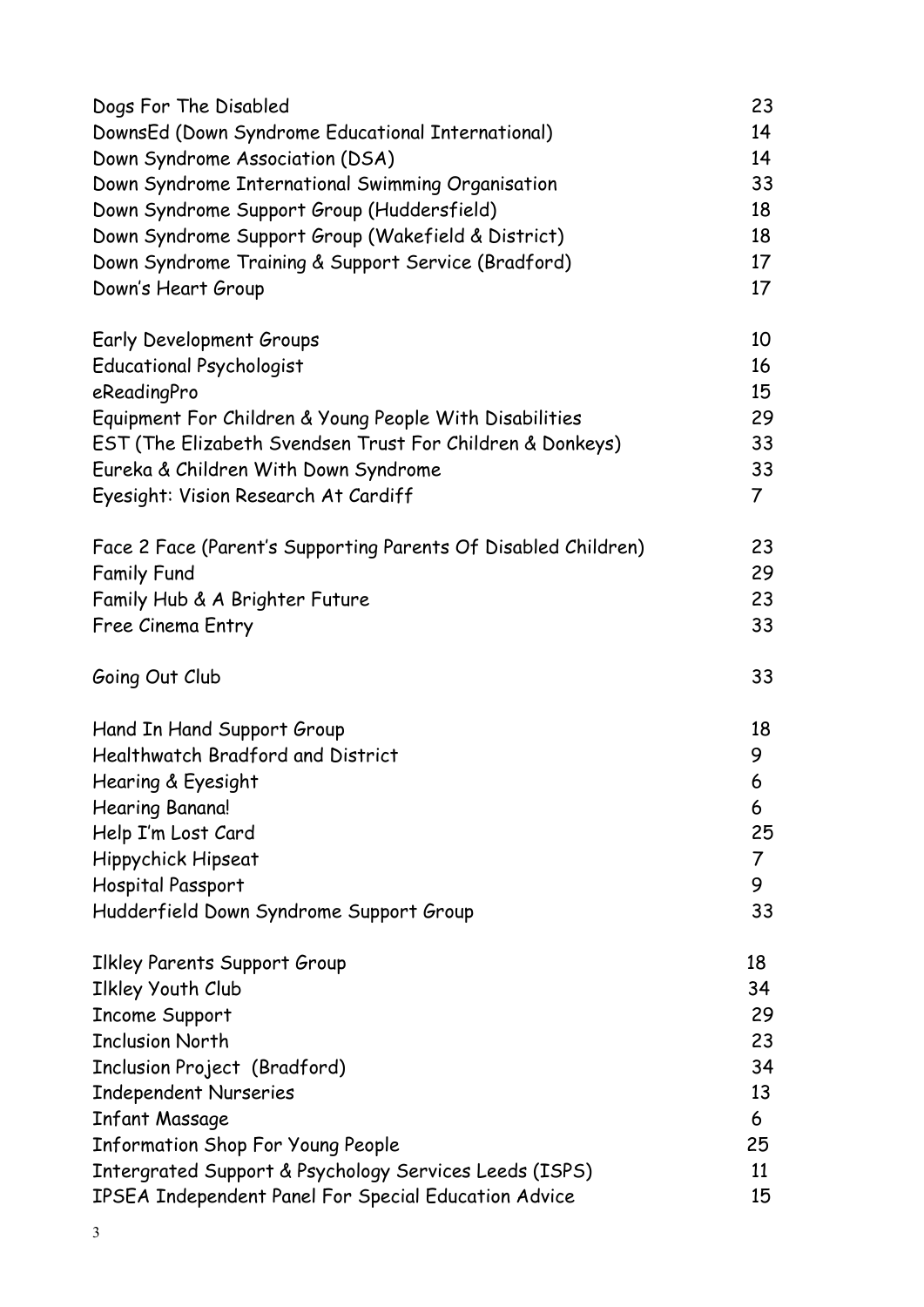| <b>LS29</b>                                                | 19    |
|------------------------------------------------------------|-------|
| Luv2Meetu-Bradford                                         | 26    |
|                                                            |       |
| Mainstream Nursery                                         | 13    |
| Mainstream Secondary                                       | 13    |
| Mainstream Primary Schools                                 | 13    |
| Makaton                                                    | 15    |
| Meshdance                                                  | 34    |
| Moving Into Work                                           | 26    |
| <b>Nappies</b>                                             | 8     |
| Numicon                                                    | 15    |
| Oxford Owl Maths                                           | 15    |
| Oxford Reading Tree                                        | 15    |
| Paediatric Occupational Therapy                            | 8     |
| Parents' Forum For Bradford & Airedale (PFBA)              | 10    |
| Passport To Leisure                                        | 34    |
| Pensions                                                   | 30    |
| People First                                               | 26    |
| People In Action Leeds (Play In Action)                    | 24/26 |
| Personal Assistants-websites                               | 24    |
| Piedro Boots                                               | 8     |
| Play In Action                                             | 34    |
| Play Network Bradford                                      | 35    |
| Ponderosa                                                  | 35    |
| Pops (Reading Resources)                                   | 15    |
| Portage                                                    | 11    |
| Pre-School Play Groups                                     | 10    |
| Prism Youth Project                                        | 35    |
| Pushchair                                                  | 8     |
| RADAR Keys                                                 | 8     |
| Remap                                                      | 8     |
| Right To Know AboutFriendships, Sexuality, Personal Safety | 9     |
|                                                            |       |
| Schools                                                    | 11    |
| Seatbelts and Car Harness                                  | 8     |
| Secondary Schools (Mainstream)                             | 13    |
| Secondary Schools (Special Schools)                        | 13    |
| Seen & Heard Empowerment Group                             | 19    |
| Sense Toys                                                 | 16    |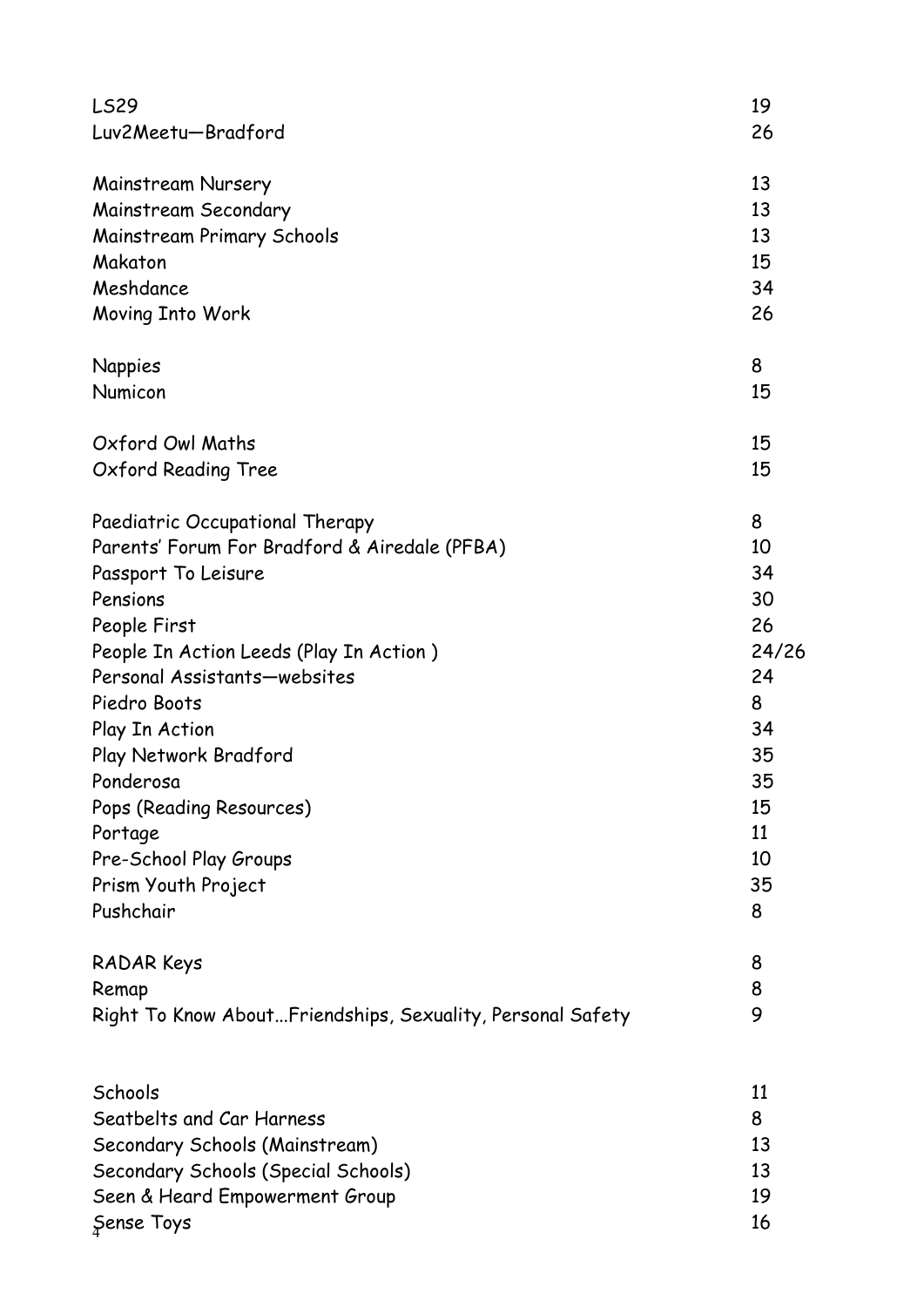| <b>Special Feeding Teats</b>                                        | 6              |
|---------------------------------------------------------------------|----------------|
| Special Friends-Social Website                                      | 27             |
| Special Needs Health Visitor                                        | 6              |
| Special Schools (Primary)                                           | 13             |
| Speech & Language Therapy                                           | $\overline{7}$ |
| Stay & Play-Hirstwood Nursery                                       | 19             |
| Stay & Play-Phoenix School                                          | 19             |
| <b>Statements</b>                                                   | 13             |
| <b>Sunfield Training Programme</b>                                  | 16             |
| Sunshine & Smiles-Leeds Down Syndrome Support Network               | 20             |
| Supported Employment (Hft)                                          | 27             |
| Sure Start Disability Inclusion Worker                              | 16             |
| Sunday & Friday Football                                            | 36             |
| Swimming                                                            | 36             |
| Talktools                                                           | $\overline{7}$ |
| TEAs Playscheme                                                     | 36             |
| Temple Newsam                                                       | 36             |
| Ten Pin Bowling                                                     | 36             |
| The Questions that young people want answered but may be            |                |
| Unable to ask                                                       | 24             |
| Toy Library                                                         | 7              |
| Training For Parents & Professionals Working With Children Who Have |                |
| Down Syndrome                                                       | 14             |
| University Eye Clinic Bradford                                      | 7              |
| Vision Care Optometry                                               | 7              |
| Website Worth A Visit (Disability Directory)                        | 24             |
| Website Worth A Visit Resources                                     | 16             |
| Working Families Booklet From Adult To Child                        | 24             |
| Yorkshire Down Syndrome Group                                       | 20             |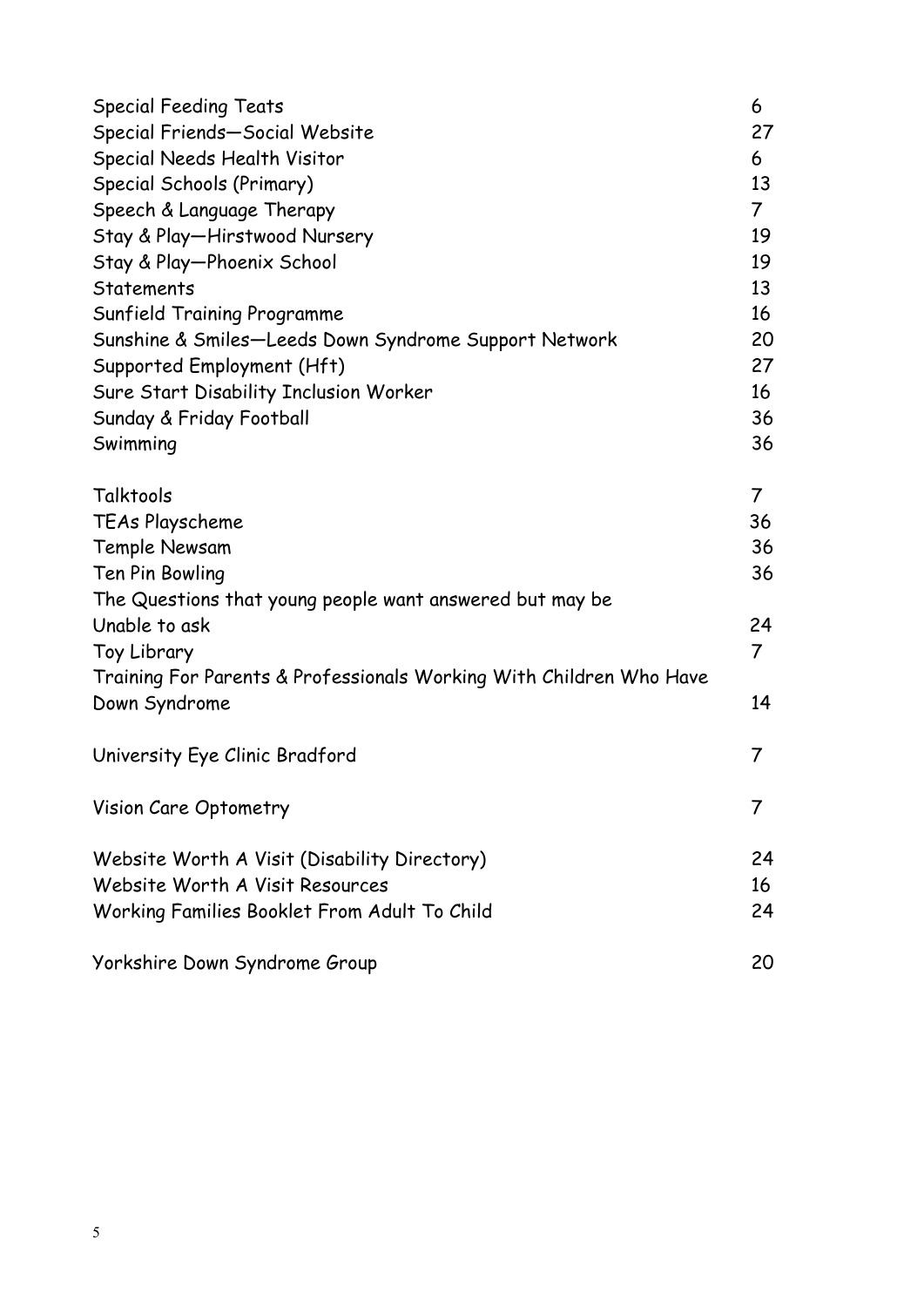# **HEALTH**

#### **Child Development Centre (CDC)**

All children in our area diagnosed as having additional needs re referred to the Child Development Centre (CDC) either at St Luke's Hospital, Bradford or at Airedale Hospital.

Services at the CDC include:

- Speech and language therapy (SALT)
- Physiotherapy, including hydrotherapy (ask about this if it is not offered)
- Occupational therapy
- A dietician
- Regular check ups with a paediatrician
- A dentist

#### Other CDCs are:

- St James Hospital, Beckett Street, Leeds
- St Georges Centre Middleton, St Georges Road, Leeds, LS10 4UZ
- Wortley Beck Health Centre, Ring Road, Wortley, Leeds, LS12 5SG
- Armley Moor Health Centre, 95 Town Street, Armley, Leeds, LS12 3HD

#### **Special Needs Health Visitor**

St Luke's Hospital, Little Horton Road, Bradford, BD5 ONA

#### Peter Learmouth on 01274 365468

Peter Learmouth is the Special Needs Health Visitor and is based at St Lukes Hospital in Bradford.

#### **Special feeding teats**

If your baby has difficulty feeding from a bottle, special feeding teats are available – contact your Special Needs Visitor.

#### **Infant Massage**

Contact -

 Horton Park Medical Centre, 99 Horton Park Avenue, Bradford, BD7 3EG 01274 436600

Massaging your child calms parents/carers as well as the child. It can also be beneficial in relieving minor ailments such as colic, nasal congestion and constipation, and can aid sleep. For further advice and information on classes available contact the centre.

#### **Hearing and Eyesight**

Contact-

Down syndrome Medical Interest Group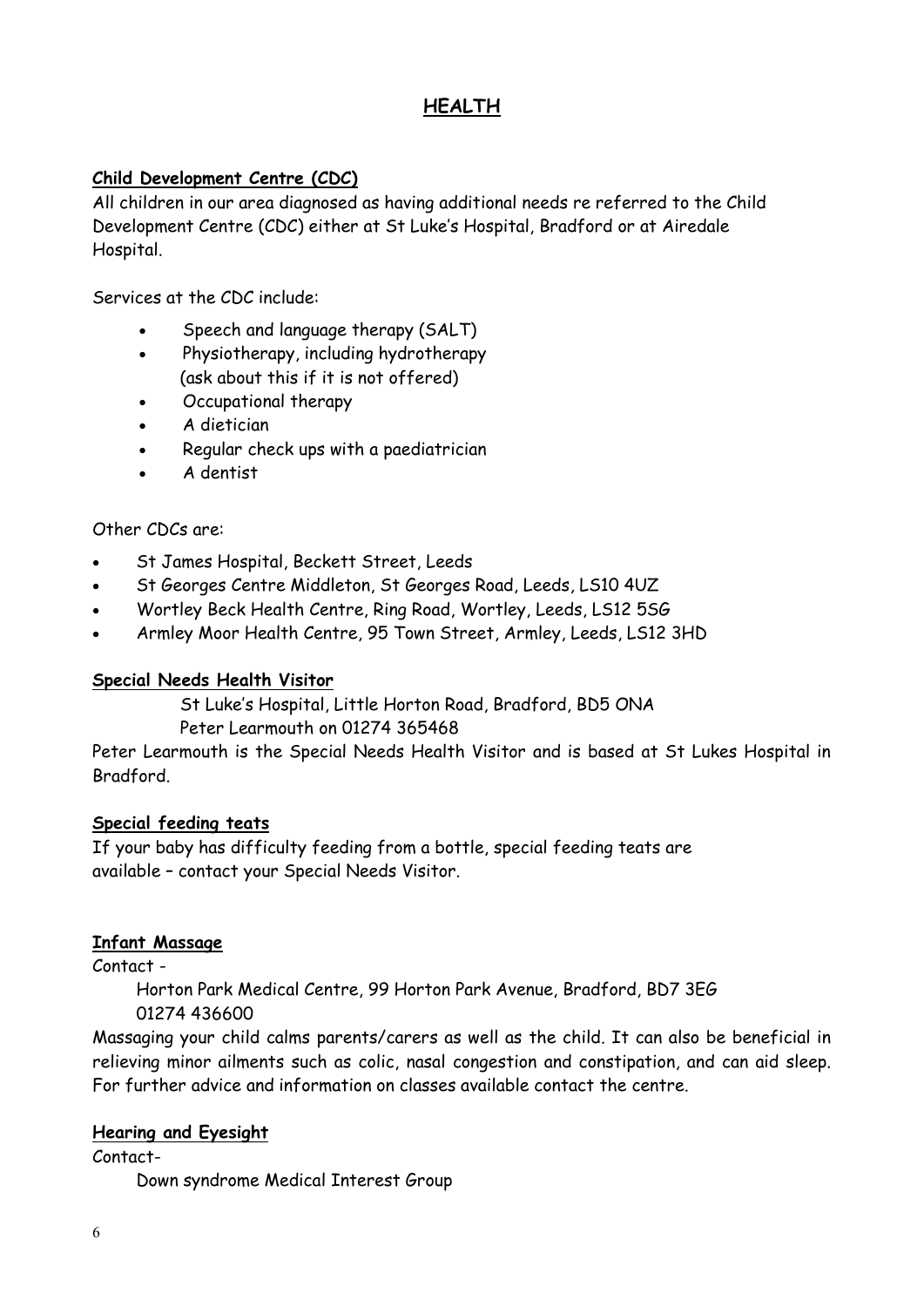#### Website **www.dsmig.org.uk**

Make sure you ask your child's paediatrician about hearing and eyesight at your regular check-up at the Child Development Centre. All children with Down syndrome should have regular hearing and eyesight tests.

#### **Hearing banana**

This is a photo-copiable chart which you should take along to any hearing assessment to help in discussions with the audiologist and to help you remember which sounds your child may have difficulty in hearing. Copies available from the office at Down Syndrome Training & Support Service Limited.

#### **Eyesight: Vision research at Cardiff**

Contact -

 Dr J Woodhouse 029 2087 6522 Website **[www.cardiff.ac/optom/eyeclinic](http://www.cardiff.ac/optom/researsh/researchunits/downssyndrome/index.html)** 

Email woodhouse@cf.ac.uk

Cardiff University have been researching visual development in children with Down Syndrome since 1992. Current research suggests that bifocals could be of great benefit to the children.

#### **University Eye Clinic—Bradford**

Website **www.bradford.ac.uk/student/healthy-students/the-eye-clinic** 

The University Eye Clinic in Bradford is able to fit glasses with a lower bridge for those who would benefit from having lenses that are set higher than usual. The clinic is very relaxed and any student contact is supervised.

#### **Vision Care Optometry**

 Website **www.visioncareoptometry.co.uk/eyewear/erins-world**  Vision Care Optometry in York and Castleford offer specific testing and Erin's frames, designed specifically for children and adults with Down syndrome. York—30 York Road, York, YO24 4LZ Tel. 01904 784040 Castleford—19 Sagar Street, Castleford, WF10 1AG Tel. 01977 552361

#### **Hippychick Hipseat**

Contact -

Telephone 01278 434440

Website **www.hippychick.com**

This child carrier is specifically designed to address back pain in adults. The seat straps around your waist and provides a firm shelf for the child to sit on and supports their increasingly heavy weight from underneath. Instead of twisting the spine, the back of the adult is able to stay straight. The seat is suitable for children from 6 months to at least 3 years. It can be bought through various catalogues as well as direct at approx £39.95 plus P&P.

#### **Speech and Language Therapy: Down Syndrome Training & Support Service**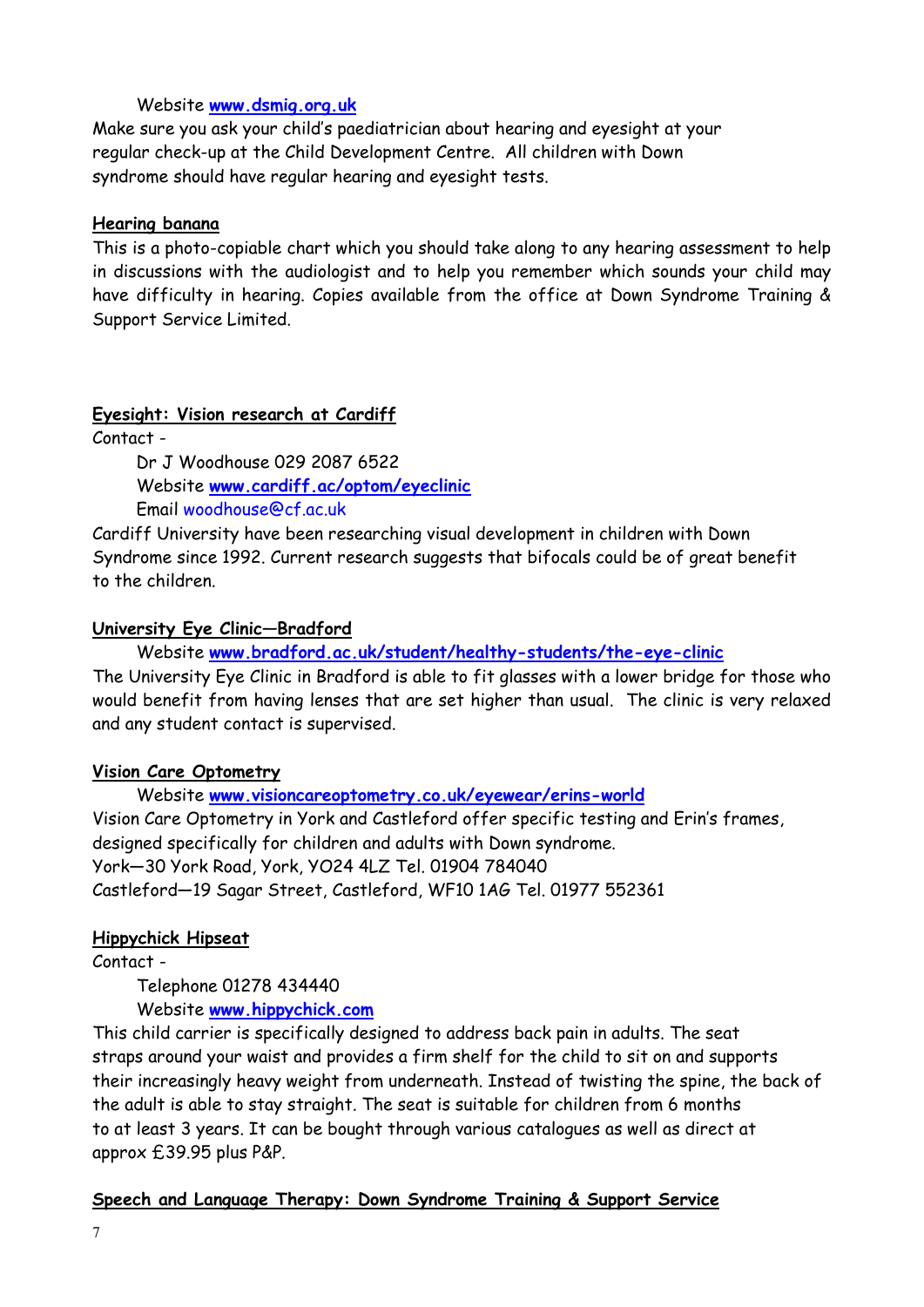Contact -

 Wendy Uttley / Wendy Rhodes on 01274 561308 Email office@downsyndromebradford.co.uk

The Down Syndrome Training and Support Service provides monthly speech and language sessions. Children are grouped according to ability and age.

# **Talktools**

Contact -

 Wendy Uttley/Wendy Rhodes - 01274 561308 Mary Hampton on 01433 639741 Website **www.talktools.net** Email [mary@languagetherapy.co.uk](mailto:mary@languagetherapy.co.uk)

Talk Tools is a programme aimed at improving oral motor skills. Tools and a graded programme of exercises are used to address some of the sensory issues that the children have around their mouths, eg teeth grinding, faddy eating, tongue protrusion. Currently Mary Hampton provides a consultation service occasionally at The Pamela Sunter Centre.

# **Toy Library**

Contact -

 CDC, St Lukes Hospital, Bradford on 01274 365463 Website **www.thebradfordtoylibrary.org** 

Email Toy.library@bradfordhospitals.nhs.uk

The CDC at St Lukes Hospital houses a toy library providing toys on loan for all children with special needs. Some are adapted. The Toy Library also includes the Laura Jackson Book Library providing specialist books for loan to parents and siblings. Opening hours are 9.30 am to 1.00pm Monday to Thursday.

# **RADAR Keys**

Contact -

Telephone 020 725 8191

Website **www.disabilityrightsuk.org/radar-nks-keys**

People with a bladder or bowel problem can purchase a key from the charity RADAR (Royal Association for Disability and Rehabilitation) as part of their National Key Scheme providing access to toilets, locked to prevent vandalism. The key costs £4.50 and a regional guide to toilet locations is available for a donation of  $£3.50$  with the purchase of a key. Order from the RADAR bookshop.

# **Piedro Boots**

Your child may benefit from 'Piedro' orthopaedic boots. These provide extra ankle support and are free of charge after recommendation from your physiotherapist at the CDC.

# **Nappies**

Free nappies can be supplied for your child after the age of four years. Apply after a referral from your local Health Visitor.

# **Pushchair**

The Major MacLaren buggy is available through your GP or Health Visitor. The cost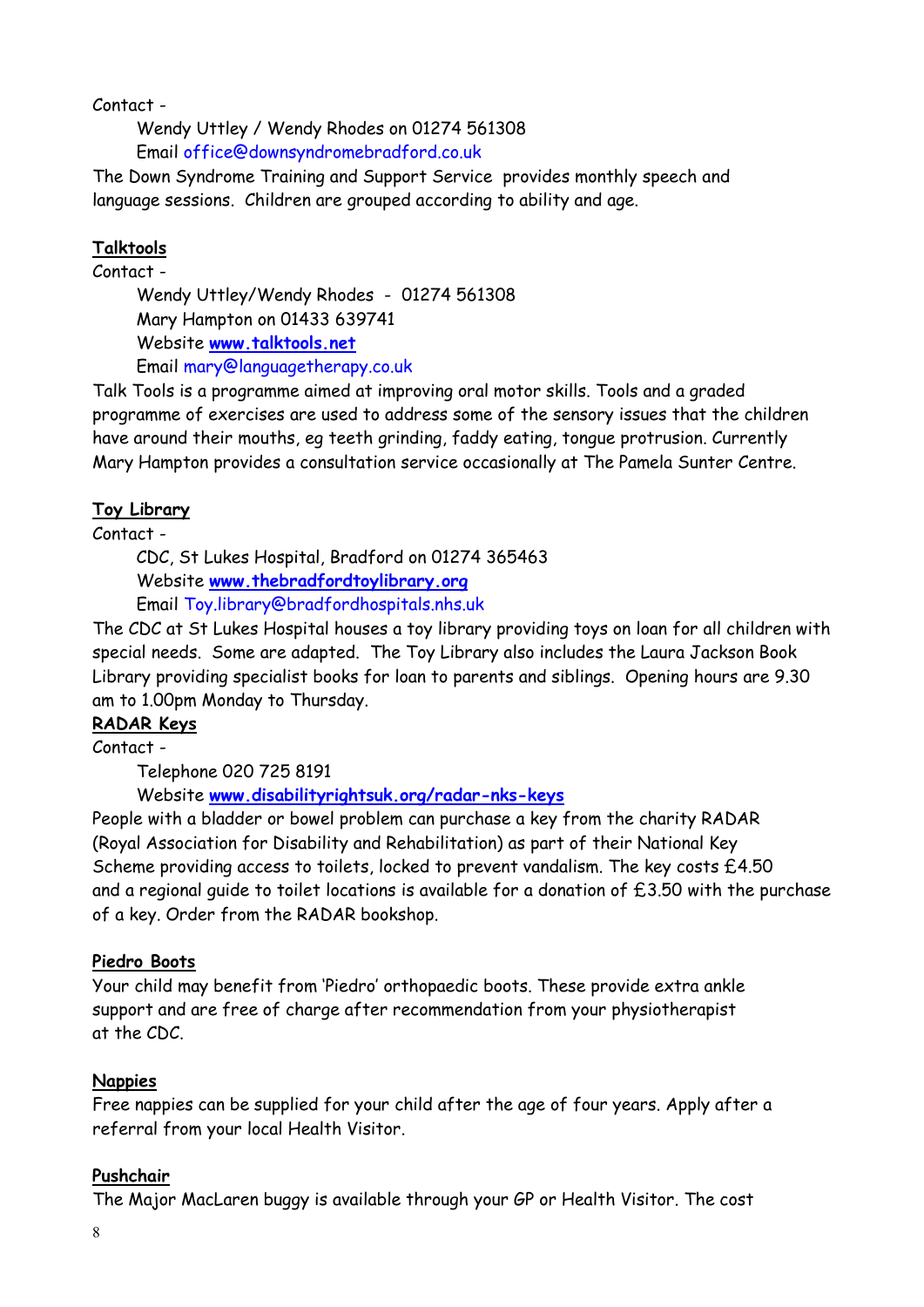is covered by a voucher awarded by Bradford Community Health Mobility Service based on Cemetery Road. (If you use your voucher at an independent outlet, do ask to see a price list as they have been known to overcharge.) To get a voucher you need a referral to wheelchair services from your GP.

#### **Seatbelts and car harnesses.**

Contact -

 Telephone 01253 852298 Website **www.crelling.com**  Email info@crelling.com

Crelling Harnesses in Cleveleys, Lancashire is a company specialising in car harnesses for children with special needs, particularly any who tend to be hyperactive. To obtain a brochure contact or visit the website.

#### **Remap**

Contact -

Telephone 0845 1300 456 or 01484 715748

Website **www.remap.org.uk** 

Email s.iwanek@remap.org.uk

Remap is a charity established to provide tailor made gadgets to help people with disabilities carry out everyday tasks. Remap volunteers have supplied all manner of ingenious items such as musical spoons, swinging beds, back rests for skateboards and more. The service is free, for more information visit the website.

#### **Continence advice**

Contact -

Telephone 01274 228756

Website - **www.bachs.nhs.uk** 

Advice about children's needs at different stages of toileting is available from the Continence Service

#### **Paediatric Occupational Therapy**

Contact -

Telephone 01274 365461

Based at St. Luke's and Airedale Child Development Centres. Referral can be made through your paediatric consultant, G. P. or your child's physiotherapist. They can give general advice on developing care skills and fine motor skills through play.

#### **Hospital Passport**

Website **www.nhs.uk** 

Hospital Passports are designed to provide support to people whilst they stay in hospital. Check the website to see the traffic light format.

#### **Carer's Assessment**

Contact -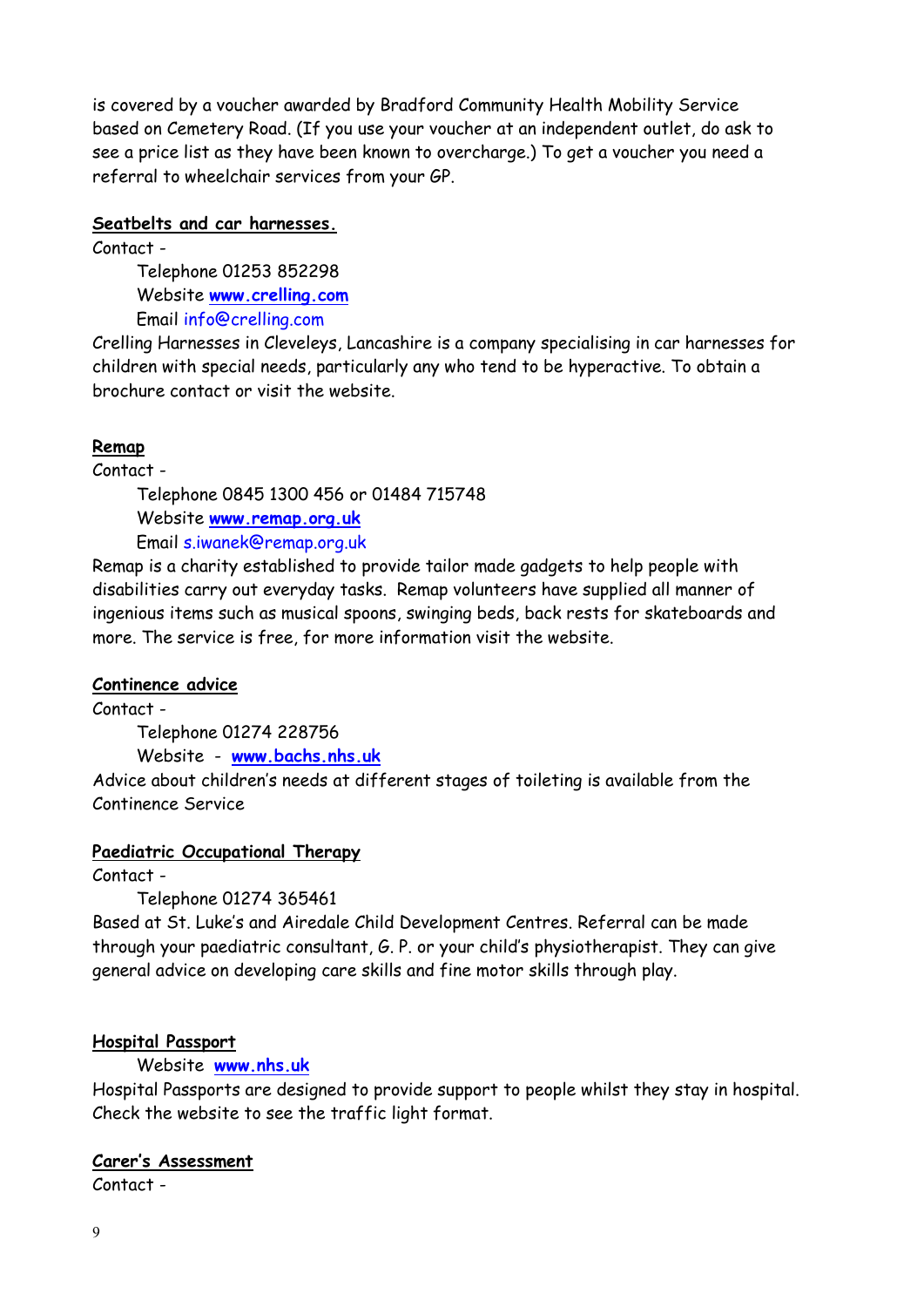#### Children's Initial Contact Point 01274 437500

All carers have the right to a carer's assessment. Following the assessment a decision will be made as to whether you can have help. This may be help in the form of providing services for you, the carer, or services for the person you care for. Help can be:

- Advice on benefits and managing money
- Services to help you share the caring
- Help with health problems you may have
- Equipment or adaptations to your home
- Information and advice
- Contact with other carers
- Help to stay in work or get work
- Help to take part in leisure or education

#### **Right To Know About…Friendships, Sexuality, Personal Safety.**

Contact -

Telephone 01274 561308

Email office@downsyndromebradford.co.uk

This is a program of work from the Down Syndrome Society of South Australia. There are many sections in the program, each comes with advice, worksheets and resources to enable a parent to support their child in specific areas. There are a range of topics across the three key areas of friendships, sexuality and personal safety.

Topics include - about me, about others, personal space, personal hygiene, feelings, relationships, body parts, puberty for boys, puberty for girls, reproduction and birth control, sexual expression, private and public places, interpersonal boundaries, safety in the community, assertiveness, abuse prevention.

If you would like any of these units please contact the Down Syndrome Training & Support Service and we will print out the material for you.

The Down Syndrome Training & Support Service now delivers a training course for parents and professionals on this subject

#### **Healthwatch Bradford and District.**

Contact -

Telephone 0300 5610987

Email info@healthwatchbradford.co.uk

Website www.healthwatchbradford.co.uk

Healthwatch can guide you through the new health and social care system, tell you what you need to know, and put you in touch with the service you are looking for.

They give information about services in your area - NHS services like hospitals, GPs and dentists, social care providers like care homes and support services and community resources like groups and advice centres.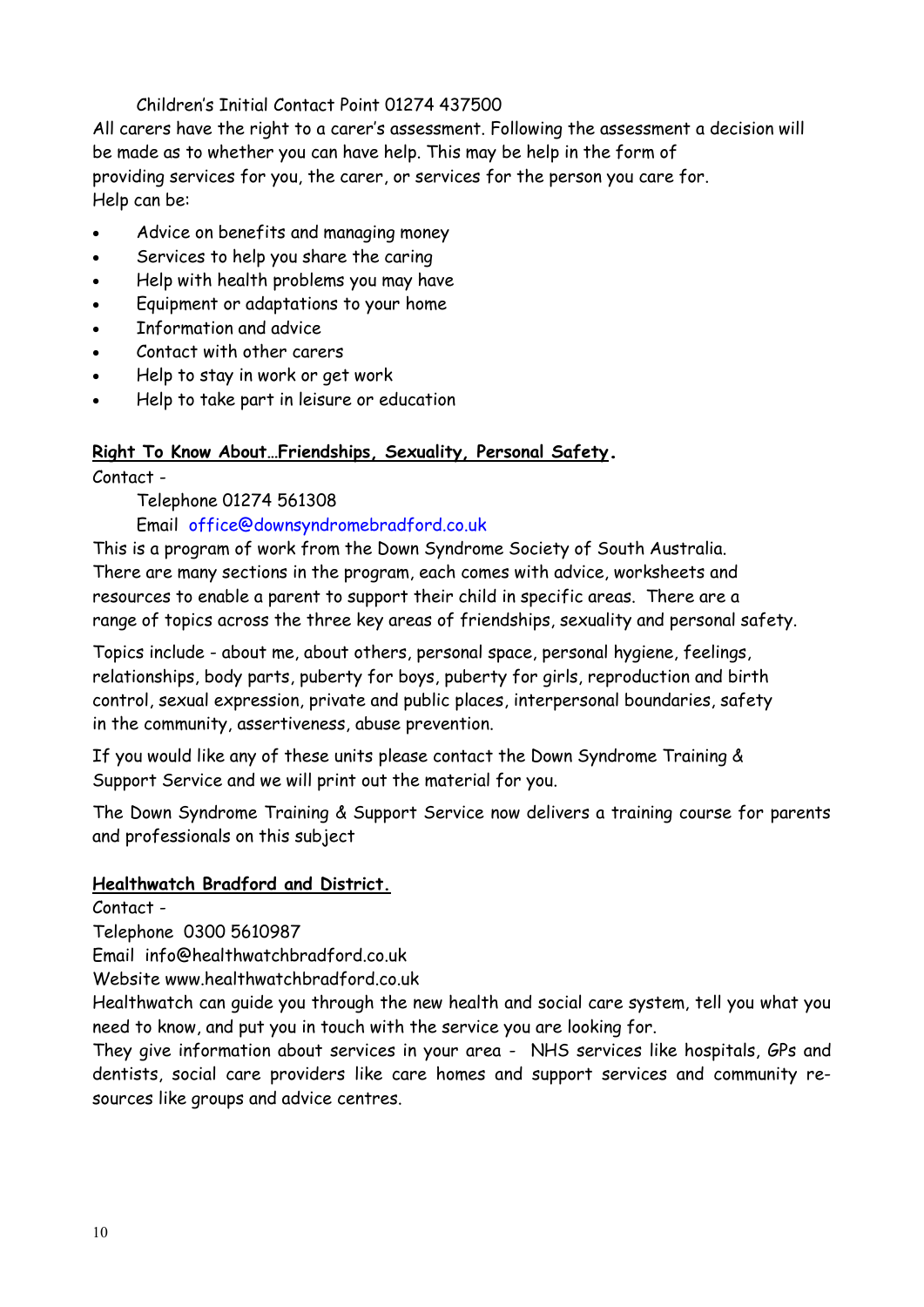# **EDUCATION**

#### **Bradford Early Years, Childcare and Play Services**

Contact -

Children's Information Link on 01274 437503

This service is now organised into five areas into five locality areas: Bradford North, Bradford South, Bradford West, Keighley and Shipley there is also a district wide team. Each area has its own team of play support workers, advisory teacher, inclusion worker, child minding coordinator, information officer etc. A speech & language therapist and a mobile crèche also form part of the district wide team. The service work with pre school settings, playgroups, parents and toddler groups, childminders, holiday play schemes and the private sector.

#### **Disability Equality Training, Free, Bradford**

Contact -

Telephone 01274 434503

This training is delivered by disabled young people and aims to explore prejudice, stereotyping and the impact this has on young people. The trainers share their own personal feelings and thoughts of growing up as a disabled person.

#### **Early Development Groups**

Contact -

 Wendy Uttley or Wendy Rhodes at the office on 01274 561308 Email [office@downsyndromebradford.co.uk](mailto:office@downsyndromebradford.co.uk) 

The Down Syndrome Training & Support Service Ltd offer early intervention sessions for children aged 10 months to 5 years. Groups run fortnightly at The Pamela Centre and address early interaction, motor, number, reading, speech sound and memory development.

#### **Pre-school play groups**

Contact -

 Telephone Denise Langley, Shipley & Keighley Pre-school Learning Alliance Bradford Under Fives Association on 01274 308725 Website **www.bufa.org.uk**

# Email office.skpla@btconnect.com

Children with special needs are able to attend a local pre-school playgroup ( $2\frac{1}{2}$ -5 years) with the provision of a support assistant. This allows your child to mix with his/her mainstream peers, adjust to spending time away from you and enjoy all the learning experiences that pre-school groups provide.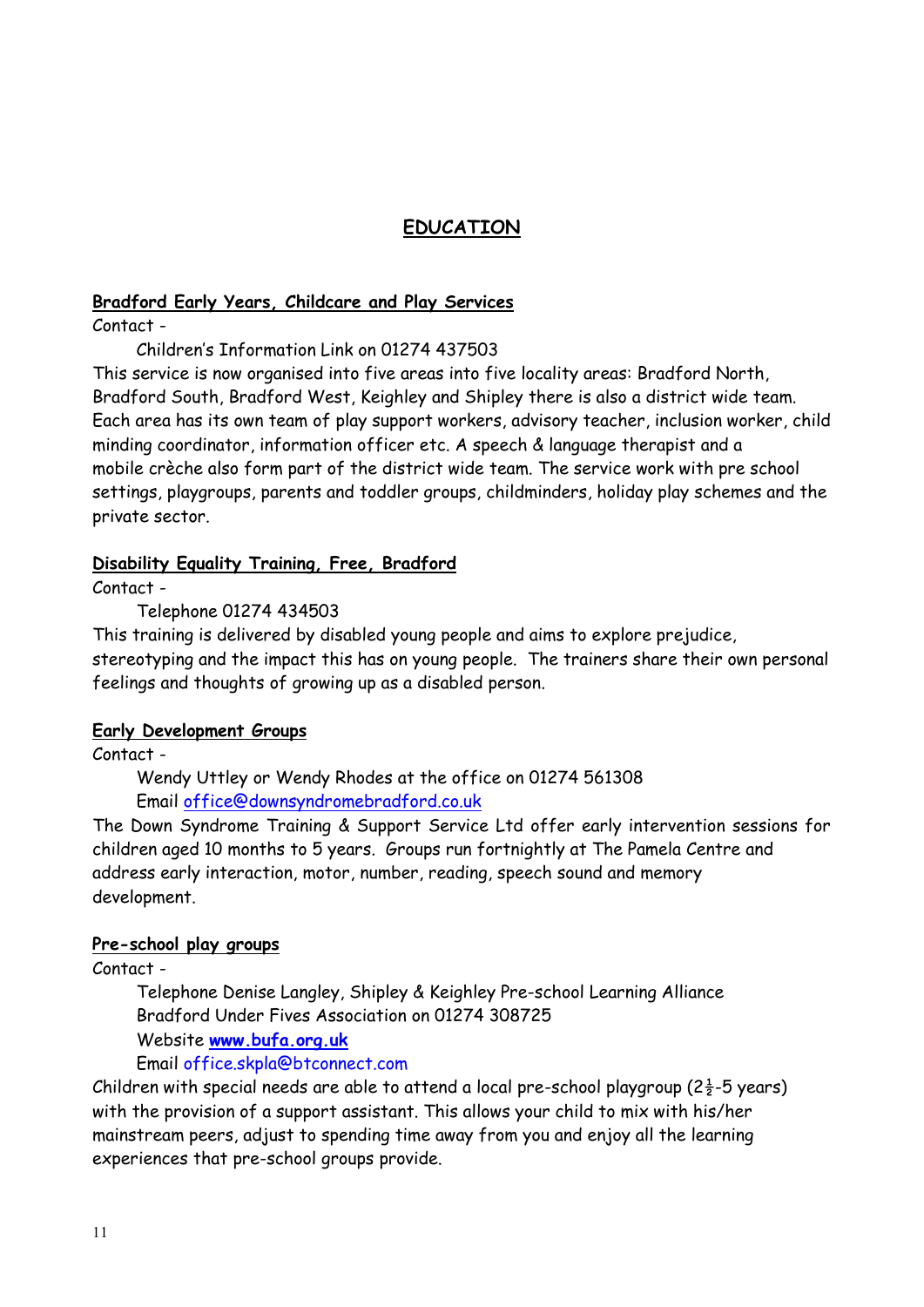#### **Parents Forum For Bradford & Airedale (PFBA)**

Contact -

 Telephone 07506789051 Website **www.pfba.org.uk**  Email info@pfba.org.uk

This organisation supports families with children & young people with special (additional) needs. The Forum exists to help in all areas of education and support. They hold regular meetings to gather parental views and feedback to services.

#### **Bradford Parent Partnership Scheme**

Contact -

 Telephone Cheryl Paul / Wendy Harrsion at Barnardos on 01274 494274 Website **www.barnardos.org.uk** 

In partnership with Bradford Education and Barnardo's they offer support to parents/carers of children with special needs especially with regard to educational issues such as statementing and transport appeals. They will attend an appeal with you.

#### **Leeds SEND Information Advice Service**

Contact -

Telephone Number 0113 3951222

Leeds SEND Information Advice Service offers a range of information and advice for children with individual educational needs. They can support parents, carers and professionals with impartial advice around Special Education Needs (SEN). The Choice Advice Service provides advice for children starting secondary school in year 7 including information about admission policies for different types of schools. They also support families dealing with exclusions and offer a great range of training for those looking to become volunteers. They can provide independent information, advocate and support families involved with the Parent Partnership Service. There is also a dedicated information officer who is responsible for a library of information about services in Leeds and can provide parents with impartial advice on who and where might be able to help them depending on their needs.

#### **Portage**

Contact -

Telephone Learning Support Service on 01274 385833

This is a very useful and supportive service which is available from birth for children with special needs. A friendly home visitor attends, usually fortnightly, to assess your child's progress and to suggest ways to help your child develop skills through play. The portage team is able to provide toys and equipment. There may be a waiting list.

#### **Intergrated Support & Psycology Service (ISPS) Leeds**

Contact -

 Telephone Number 0113 3951100 Email education.psycology@educationleeds.co.uk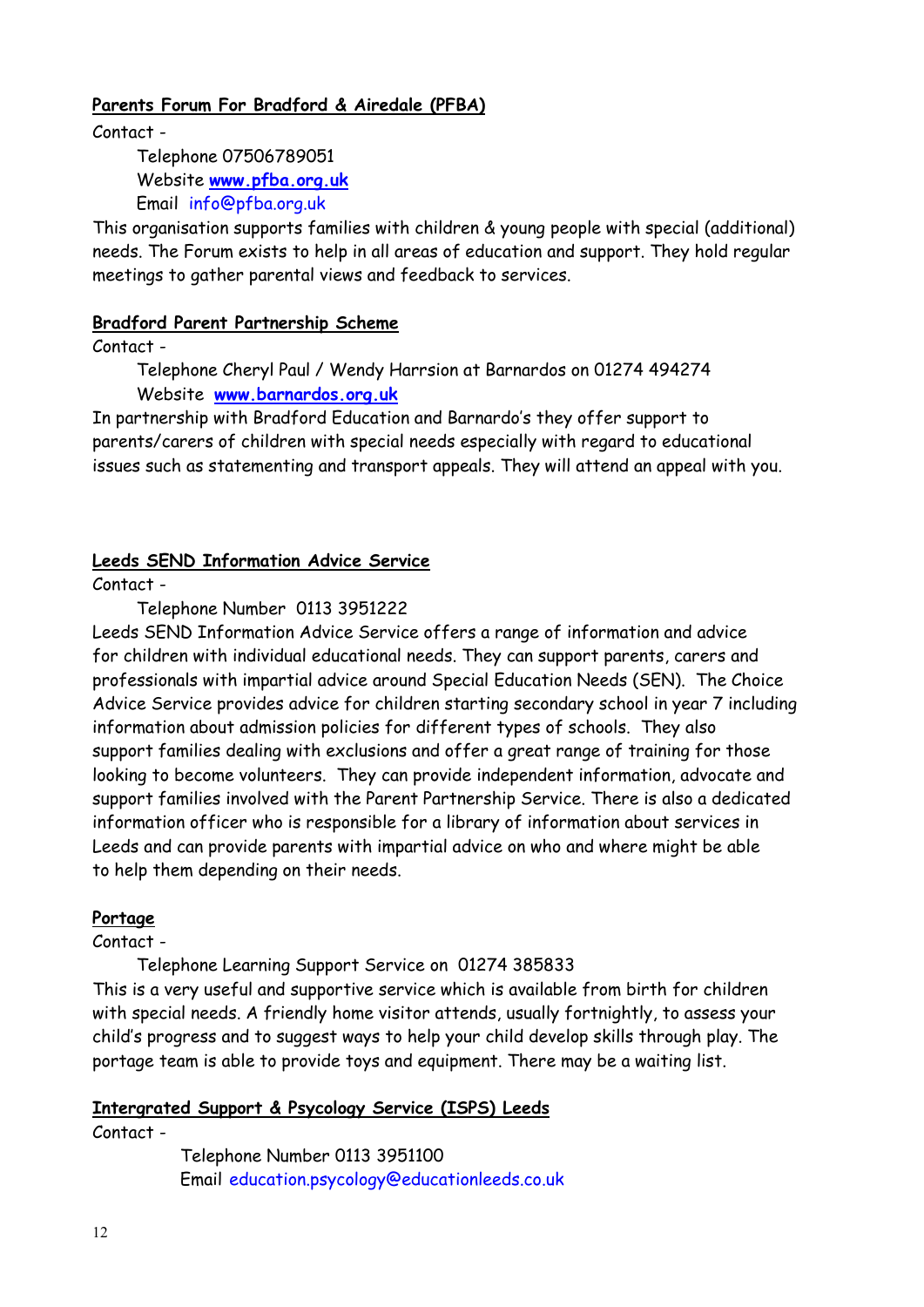The intergrated support and psychology service is a support service which aims to meet the additional needs of children and young people, parents and carers, school staff, communities and other professionals. The ISPS is made up of 4 teams, these are:

**Special Educational Needs Support Team**: This team works with schools to raise the achievement of pupils who are experiencing difficulty with their learning

**Education Phsycology Team**: Work with settings, parents/carers and children and young people to support inclusion through the use of psychology

**Inclusion Support Team**: The inclusion workers who make up the Inclusion support team provide targeted support to schools in relation to children and young people with social, emotional and behavioural difficulties

**Early Years Support:** Have a number of Early Years area coordinators who are trained and have knowledge and experience to support the development of children aged 0-5 years with additional educational needs in the areas of thinking, problem solving, learning and success to learning. They also support families and setting to fully include all children. For more information about the ISPS you can contact your school or call 0113 395 1100

# **Signing**

#### Contact -

 Wendy Uttley or Wendy Rhodes at the office on 01274 561308 Email [office@downsyndromebradford.co.uk](mailto:office@downsyndromebradford.co.uk) 

Research has shown that the memory of a child with Down Syndrome is aided by a visual form of the word. Communication, understanding, speech and reading can all be aided by the use of signing. The Down Syndrome Training & Support Service run signing courses throughout the year and have a booklet for sale 'Signing for children with Down syndrome' priced £7.00. Please contact the office for further details

# **Schools**

Choosing the best school for your child is not easy. Your portage worker will discuss the options available and can visit schools with you. Your child's Pre-5 Coordinator and Educational Psychologist will also be involved in the decision process. There are a number of different types of school available:

# **1. Children's Centre Plus**

A Children's Centre can offer the following services for children under five and their families, however not all centres will be delivering all these services. A Children's Centre Plus has additional places and staff specifically for children with additional needs. The services are:

# **Education and Childcare**

- Early education and day care for children from 6 months to 5 years
- Minimum of 48 weeks per year
- Up to 10 hours per day, 5 days per week (Mon—Fri)
- Lots of family fun and learning opportunities such as stay and play sessions, music and song, story times, baby clubs and special events
- Childminder services attached to the centre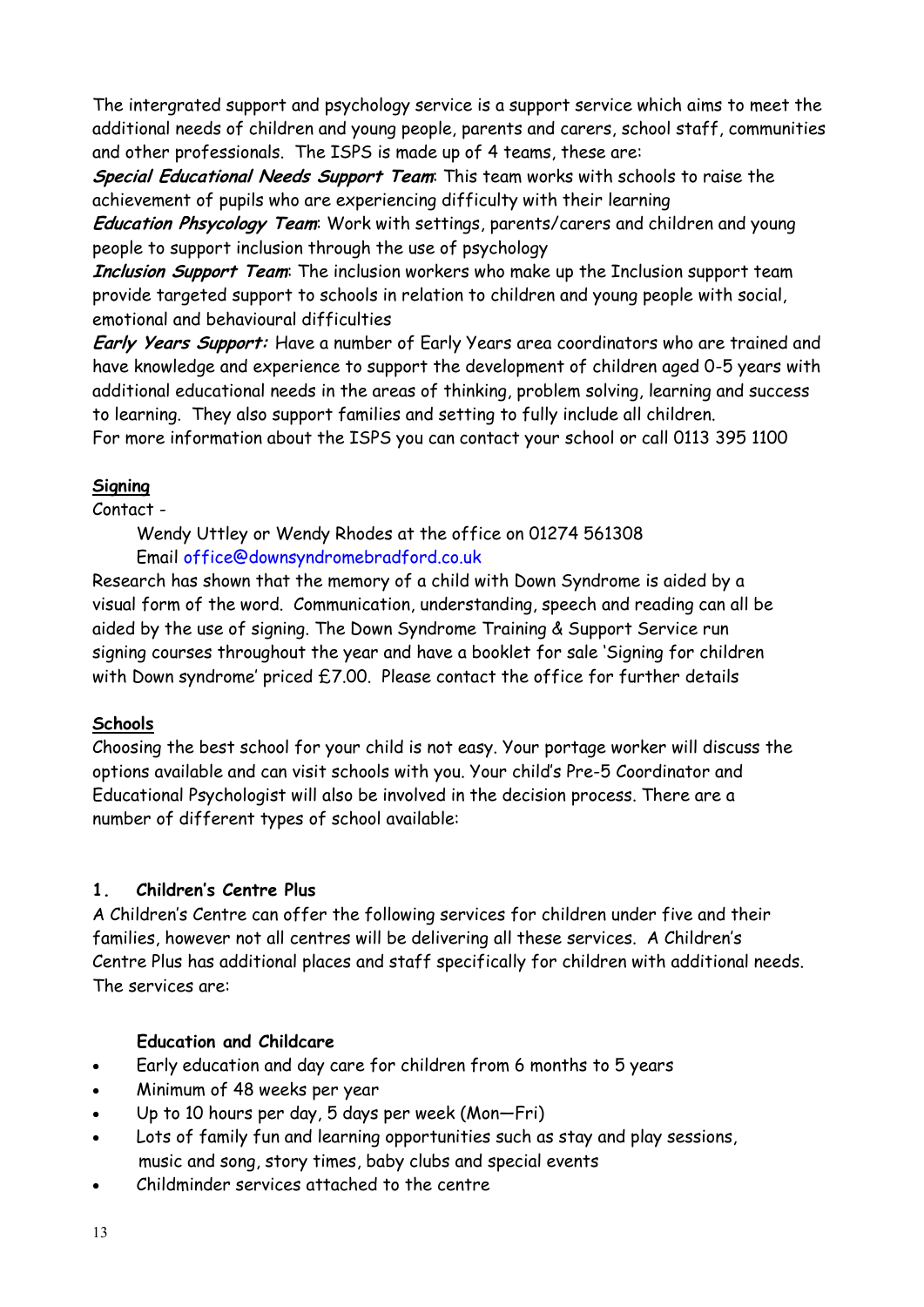#### **Family Support and Outreach Work**

- Support, advice and information for parents aimed at giving children the best possible start in life. This can be provided in your own home or at the centres and is given by qualified family support staff.
- Information on and access to local services for children under five and their families.
- Access to dedicated under fives outreach worker.

#### **Workshops and advice on:**

- Antenatal and Postnatal classes
- Breastfeeding
- Healthy Eating
- Health & Safety

 **Links to Job Centres and Training Providers**  Co-ordinated services including:

- Advice on entering the workforce
- Personal chats with new Deal advisors
- Group sessions with advisors
- Basic skills training
- Accredited training

Training may be supported by Creche facilities or funded approved childcare. Visit http://www.bradford.childrencentres.org/ for more information

#### **Child and Family Health Services**

Healthcare workers on site to support access to a range of healthcare services such as:

- Speech & Language Therapy.
- Smoking Cessation.
- Community Midwifery.
- Health Visiting

#### **The Children's Centre Plus in Bradford are:**

- Canterbury, Basil Street, Bradford, BD5 9hL, telephone 01274 574539
- Strong Close, Airedale Road, Keighley, BD21 4lW, telephone 01535 669833
- St Edmund's, Washington Street, Bradford, BD8 9QW, telephone 01274 543282
- Woodroyd, Woodroyd Road, West bowling, Bradford, BD5 8eL, telephone 01274 731006
- Barkerend Children's Centre, 365 Barkerend Road, Bradford, BD3 8QW,
- telephone 01274 437300
- Hirstwood Nursery School & Children's Centre, Clarence Road, Shipley, BD18 4NJ, 01274 584368

# **2. Special Schools (primary)**

These will take children from 2 years of age, transport may be provided and full-time provision is available. Classes are small and the teachers are all special needs teachers: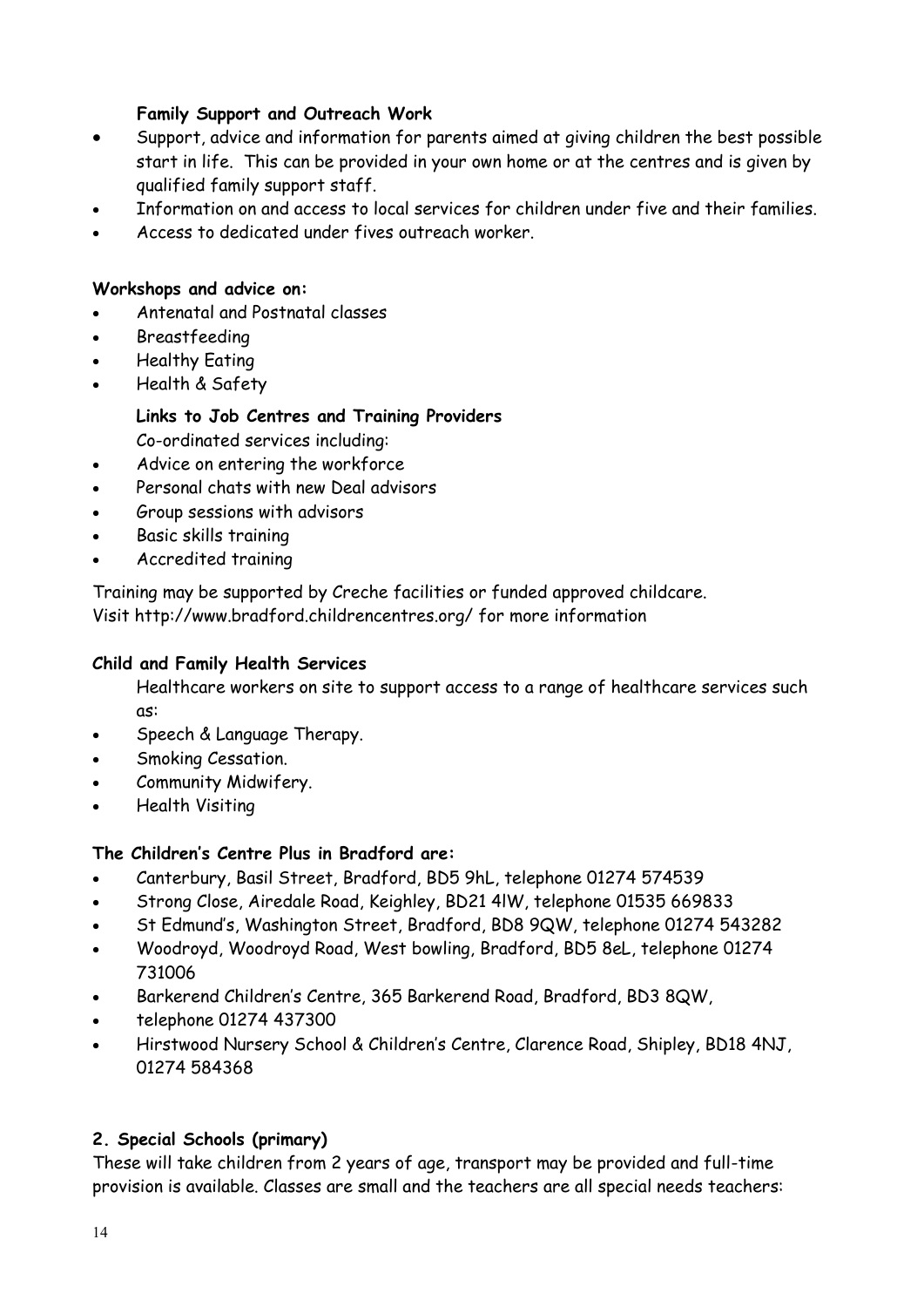- Chellow Heights co-located with Heaton Primary—telephone 01274 484242
- Delius, co-located with LaPage Primary—telephone 01274 666472
- Phoenix, co-located with Merlin Top Primary (Guard House), telephone 01535 607038

#### **3. Mainstream nurseries.**

Admission from 3 years of age, half or full day attendance. Your child may need to have a statement and a support assistant who will be employed by the school for your child.

#### **4. Independent Nurseries.**

Contact -

 Sally Whitely on 01274 601575 www.childrens-place.co.uk

There are 11 **Children's Place** nurseries across West Yorkshire. They aim to cater for the needs of all children and take seriously the inclusion of those with Down syndrome. The nurseries take children from birth to 5. Funding may be available, for details check out the website or contact Head Office.

#### **5. Mainstream Primary schools**

Placing your child in the local mainstream primary school is regarded as the norm in most circumstances. Children usually require some level of support but inclusion during the primary years should not be an issue.

#### **6. Secondary schools**

#### **Special schools:**

The secondary special school (aged 11 to 19) is Beechcliffe, Greenhead Road, Utley, Keighley, BD20 6EB.

Hazelbeck co-located with Beckfoot Secondary School, Wagon Lane, Bingley, BD16 1EE,telephone 01274 777107

Southfield co-located with Grange Technology College, Haycliffe Lane, Bradford, BD5 9ET, telephone 01274 779662

High Park School will be an all age school (age 3 to 19) and will accommodate those children with severe and complex communication and interaction needs including ASD, contact Boothroyd Drive, Bradford, BD10 8LU—01274 614092

#### **Designated Special Provision**

Two secondary schools now have DSP within the school. This means that they are resourced and staffed to include pupils with additional needs, in particular a learning disability.

Thornton Secondary School, Leaventhorpe Lane, Thornton, BD13 3BH, 01274 881082. Titus Salt Secondary School, Higher Coach Road, Baildon, BD17 5RH, 01274 258969. Three places are available at each school in each year.

#### **Mainstream secondary school**

Placing your child in a mainstream secondary school is another option but you will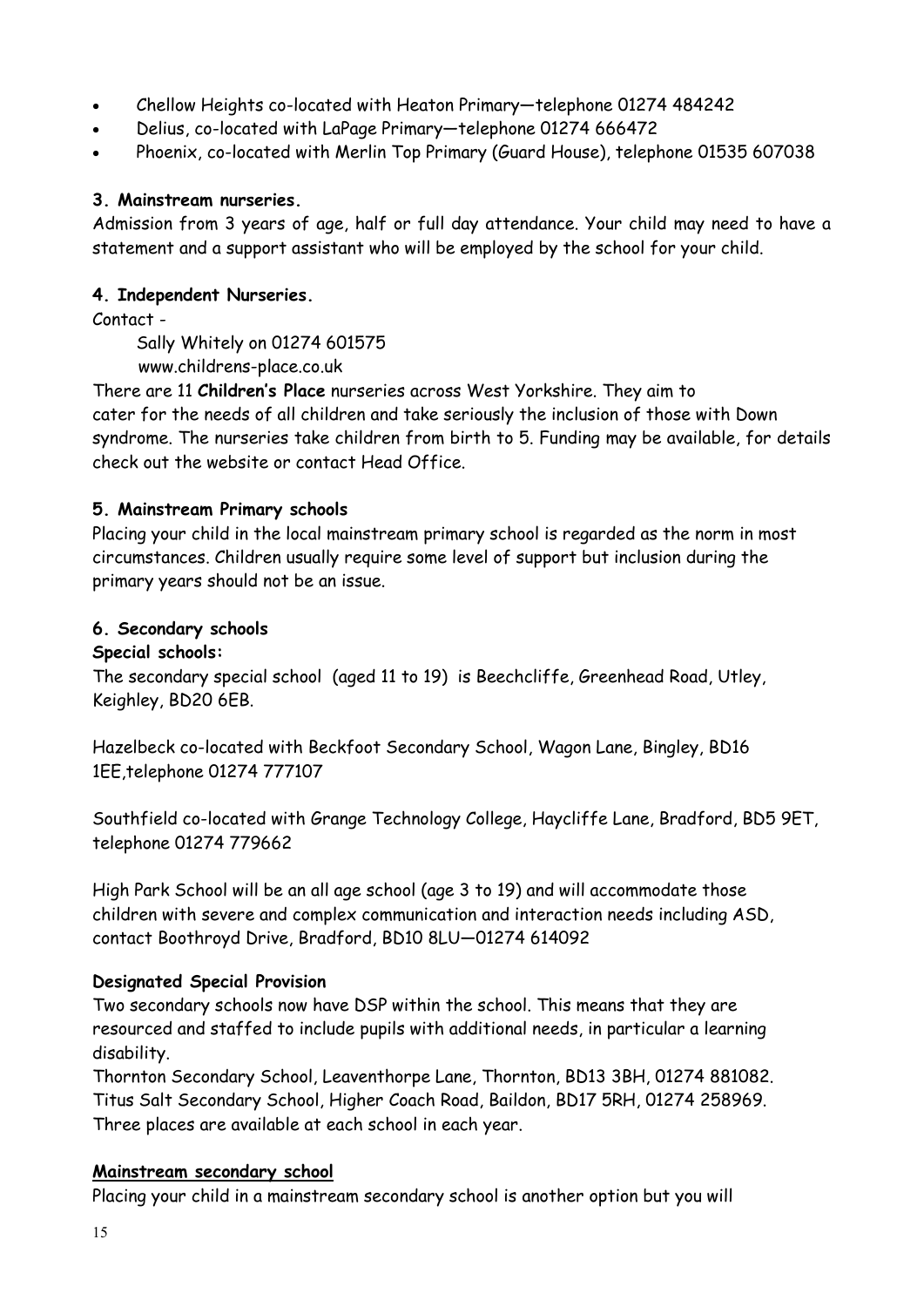need to ensure training is in place. Inclusion in mainstream secondary schools is something that remains a challenge for all involved but such provision is steadily improving. Training in secondary schools can be provided by Down syndrome Training & Support Service Ltd.

### **Statements**

In our opinion all children with Down syndrome need a statutory assessment which will then lead to a statement of special educational needs. The statement is a legal document detailing the needs of your child and what needs to be in place to meet those needs. It may also carry additional funding for the school. The process can be a bit daunting for parents and if you require further information please contact the Down Syndrome Training & Support Service or the national charity the DSA. The Down Syndrome Training & Support Service also provide training on the statement process.

# **Training for parents and professionals working with children who have Down Syndrome**

Wendy Uttley regularly delivers training courses for parents, carers and school staff working with children with Down Syndrome.

Topics covered are :

- An Introduction to Down Syndrome
- Signing for children with Down syndrome.
- Using the written word to develop speech, vocabulary and grammar.
- Teaching numeracy using the Numicon approach.
- What time is it? Teaching children with learning difficulties and disabilities how to tell the time.
- The inclusion of children with Down syndrome—expectations of behaviour.
- Sexuality relationships education—(SRE) for parents and teaching staff working with children with Down syndrome.

 School assemblies—introduction to Down syndrome for primary and secondary schools.

Toilet Training

We are currently in the process of developing more training course for more information contact Wendy Uttley on 01274 561308 or e-mail the office . office@downsyndromebradford.co.uk

#### **Down Syndrome Association (DSA)**

Contact -

Telephone 0333 1212 300

Website **www.downs-syndrome.org.uk**

Email info@downs-syndrome.org.uk

The national Down' Syndrome Association exists to provide support and information to people with Down syndrome, their parents/carers and to interested professionals. A journal is produced twice a year: it includes readers' letters, issues in health and education, fund-raising news and book reviews. It also provides invaluable national contact with advisors on such topics as speech and language, medical and legal issues,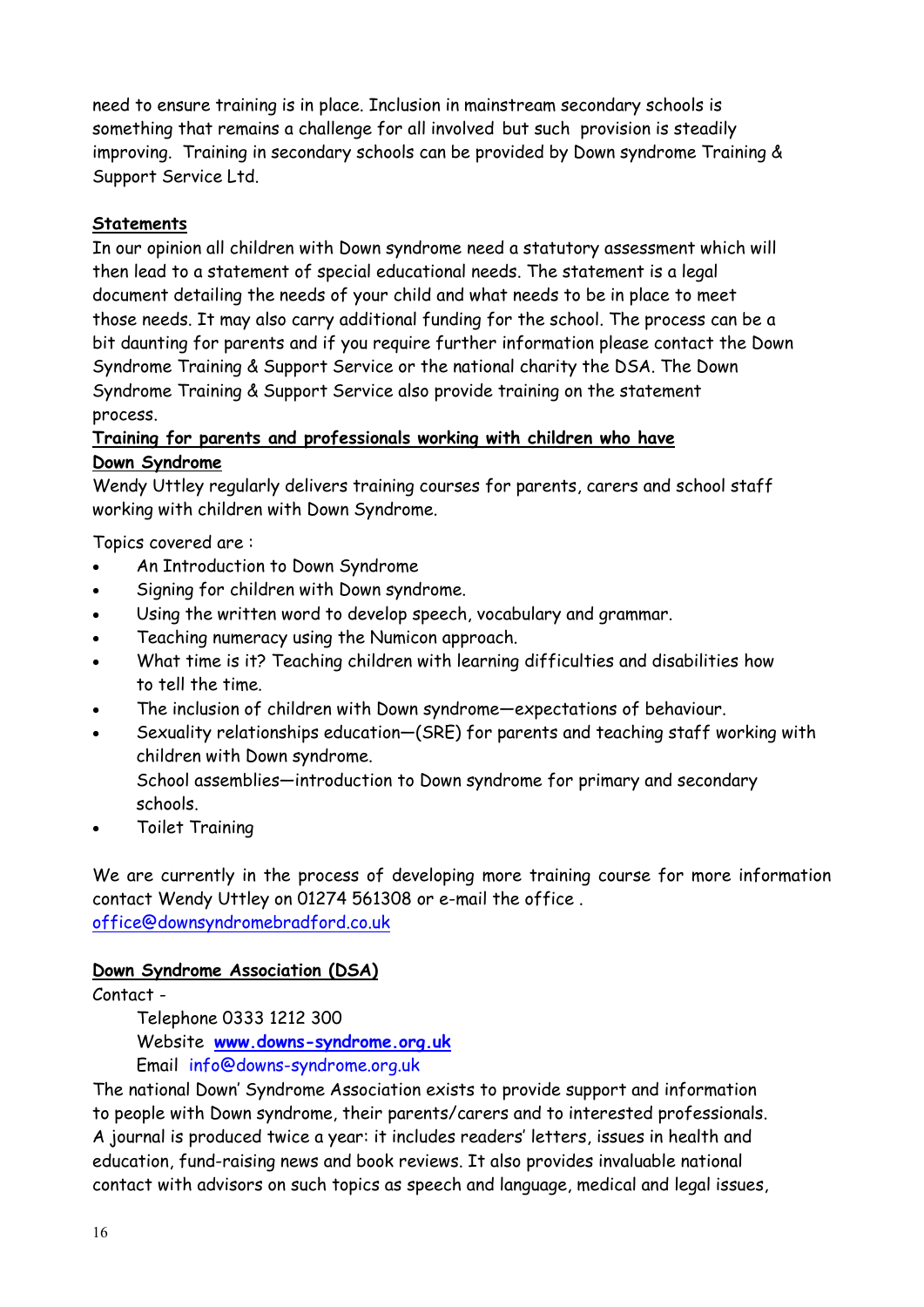behaviour, education, psychiatry, homeopathy etc

#### **Down syndrome Educational International (Was Downsed)**

Contact -

 Telephone 0300 330 0750 Website **www.dseinternational.org** Email info@dseinternational.org

Down Syndrome Education International is directed by Frank Buckley the son of Professor Sue Buckley, she is a world leader in research into the cognitive development and education of children with Down syndrome. They organise conferences and workshops and provides accurate and current information and advice for families and professionals. Books, videos, software, periodicals, teaching materials, See & Learn and consultations can all be ordered through the website.

#### **Deafbooks & Let's Sign**

Contact -

Website **www.deafbooks.co.uk**

Visit the website for free downloads, these include: Sign & write graphics in powerpoint for 5 little ducks, 5 little monkeys, early years verbs—A4 reference poster, left and right handed finger spelling poster, poster of everyday signs for play school, free games and a catalogue of the full Let's Sign series. Some resources are now available as apps, see website for details.

#### **eReadingPro**

Contact -

Website **www.ereadingpro.com**

eReadingPro is a Canadian reading programme specifically designed for children with Down syndrome. The programme has been created using current research by DownsEd on how children with Down syndrome learn and more specifically how they learn to read. For more information visit the website .

#### **IPSEA Independent Panel For Special Education Advice**

Contact -

Telephone 0800 0184 016

Website **www.ipsea.org.uk** 

This is a volunteer based organisation where many of the volunteers have children with SEN and are speech therapists, teachers or educational psychologists etc. They will give you free independent advice on LEA duties, statements etc. They will support you through tribunals and give second professional opinions.

#### **Oxford Owl Maths**

Contact -

Website **[www.oxfordowl.co.uk/Maths/](http://www.oxfordowl.co.uk/maths/)**

Oxford Owl Maths is a free website built to help support you and your child with maths ideas. You'll find age-specific maths advice, tips and lots of fun ideas, games and e-books to help you enjoy maths with your child.

#### **Makaton**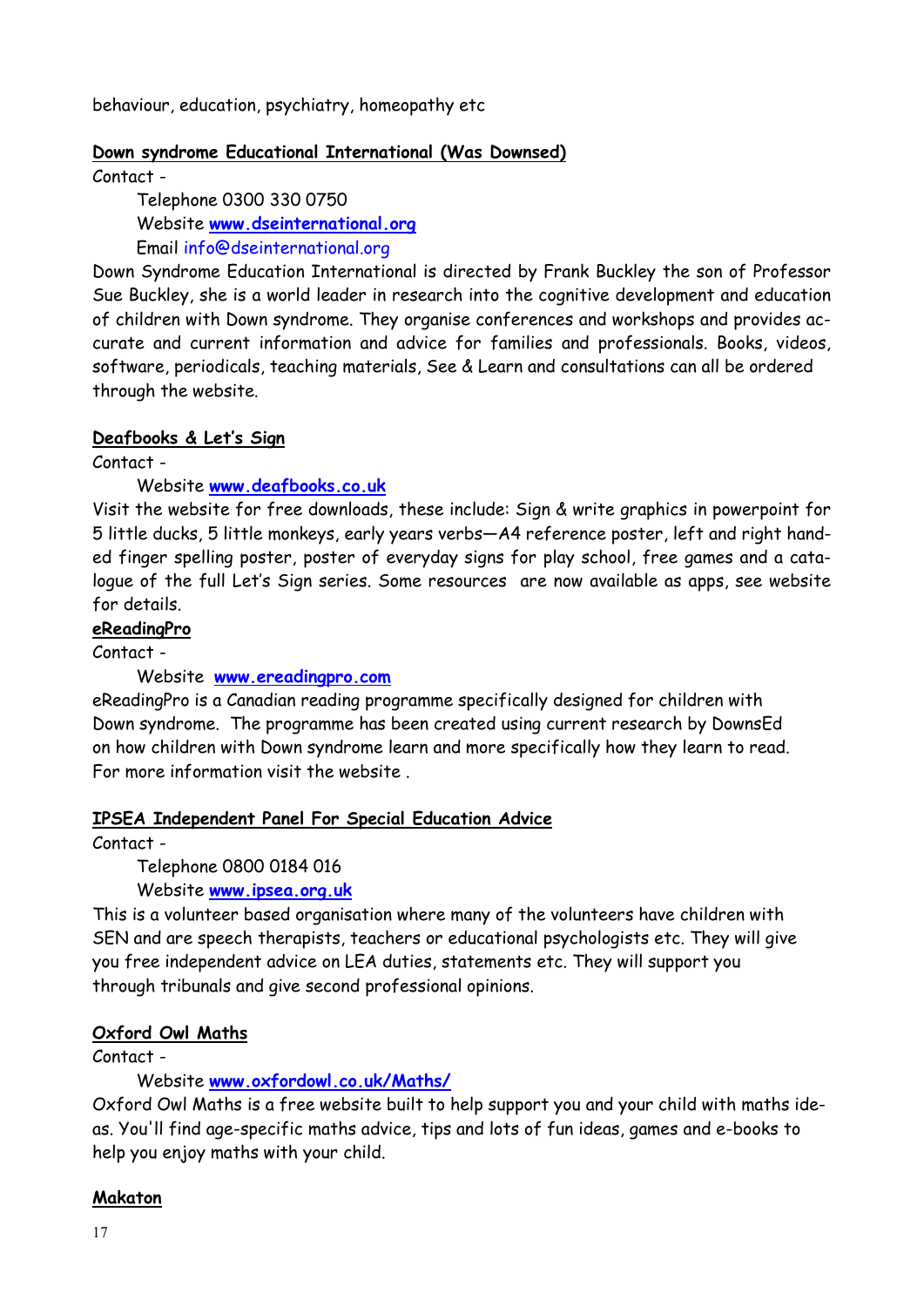Contact -

 Telephone 01276 606760 Website **www.makaton.org**  Email info@makaton.org

Makaton is a language programme using signs and symbols to help people communicate. It is designed to support spoken language and the signs and symbols are used with speech, in spoken word order. Makaton is extremely flexible as it can be personalised to an individuals needs.

#### **Numicon**

Contact -

Telephone 01536 452610

Website **www.numicon.com**

Numicon materials provide a visual, innovative and practical method to help your child develop basic number skills. Numicon produce a regular e-newsletter, visit www.numicon.com. Courses for parents, carers and teachers are run regularly by Wendy Uttley. Contact the office for more details.

#### **Oxford Reading Tree Website**

Contact -

 Website **www.oup.com/oxed/primary/oxfordreadingtree** Visit the Oxford Reading Tree website for learning activities with Biff and Chip:

#### **Pops**

Contact -

 Telephone 0131 447 7747 Website **www.popsresources.com** Email info@popsresources.com

POPs have brought out a CD-ROM for both the Red and Blue Elephant series. The CD-ROMs contain word cards for all of the books, the Pops Family Introduction Book, Worksheets and Games (58 pages), Teacher and Parent Manual, and POPS characters for use with the Clicker software package.

#### **Sense Toys**

Contact -

Telephone 0345 2570849, Fax 0345 2570851

Website **www.SenseToys.com** 

SenseToys has been set up by a mother of a child with special needs to provide toys, activities and books suitable for all, but particularly children with Special Educational Needs. Each product comes with simple and effective play tips. Visit the website to view and order products. Ideal for finding that special present, new resources or ideas.

#### **Sunfield Training Programme**

Contact - Telephone 01562 882253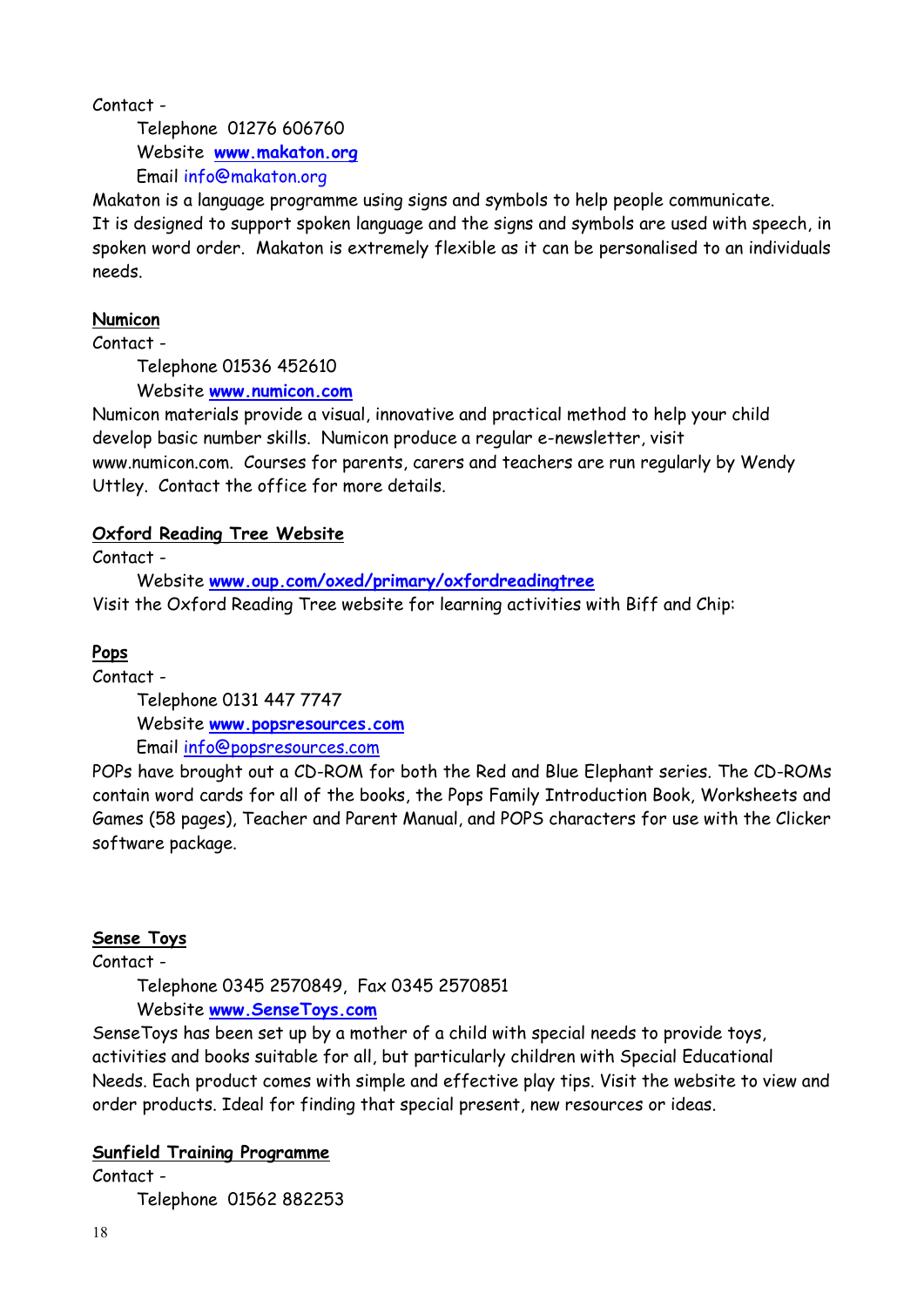#### Website **www.sunfield.org.uk**

Email pdc@sunfield.org.uk

Offers courses including ICT Solutions for communication using Widgit, Developing structured teaching strategies, Intensive Interaction, Using ICT to develop social stories, Sex & Relationship Education in the classroom and many more. For full details visit website.

#### **Sure Start Disability Inclusion Worker**

Contact -

Samina Tariq at Barnardo's on 01274 481183

Barnardo's Disability Inclusion Service employ an outreach worker to support families in the Manningham area and to improve inclusive play provision in the area.

#### **Educational Psychologist**

Contact -

Psychological Services on 01274 564806

Website **www.bradford.gov.uk/education**

You will be introduced to an educational psychologist through your Portage worker. He/she will be involved in requesting a school place for your child, will work alongside your child and may advise the school on suitable methods.

#### **Special Apps**

Contact -

Website **www.specialiapps.co.uk** 

Visit the website to learn about the apps developed by Colin and Bev Dean, several of them are based on the see and learn series (Down Syndrome Education International)

#### **WEBSITE WELL WORTH A VISIT FOR RESOURCES**

[www.AutismBuddy.com](http://www.AutismBuddy.com) is free to join and offers a great range of resources:

[Flash Card Zone -](http://autismbuddy.com/flash-zone) Over 3000 high quality flash cards in many formats, including emotions, sports, clothing, food etc.

[Printable Zone -](http://autismbuddy.com/printable-zone) An extensive collection of Special Educational Needs Printables in many categories.

[Interactive Zone -](http://autismbuddy.com/interactive-zone) Collection of programs which your students can interact with.

[Worksheet Zone -](http://autismbuddy.com/worksheet-zone) Extensive collection of over 1000 SEN worksheets. Timetabling and behaviour charts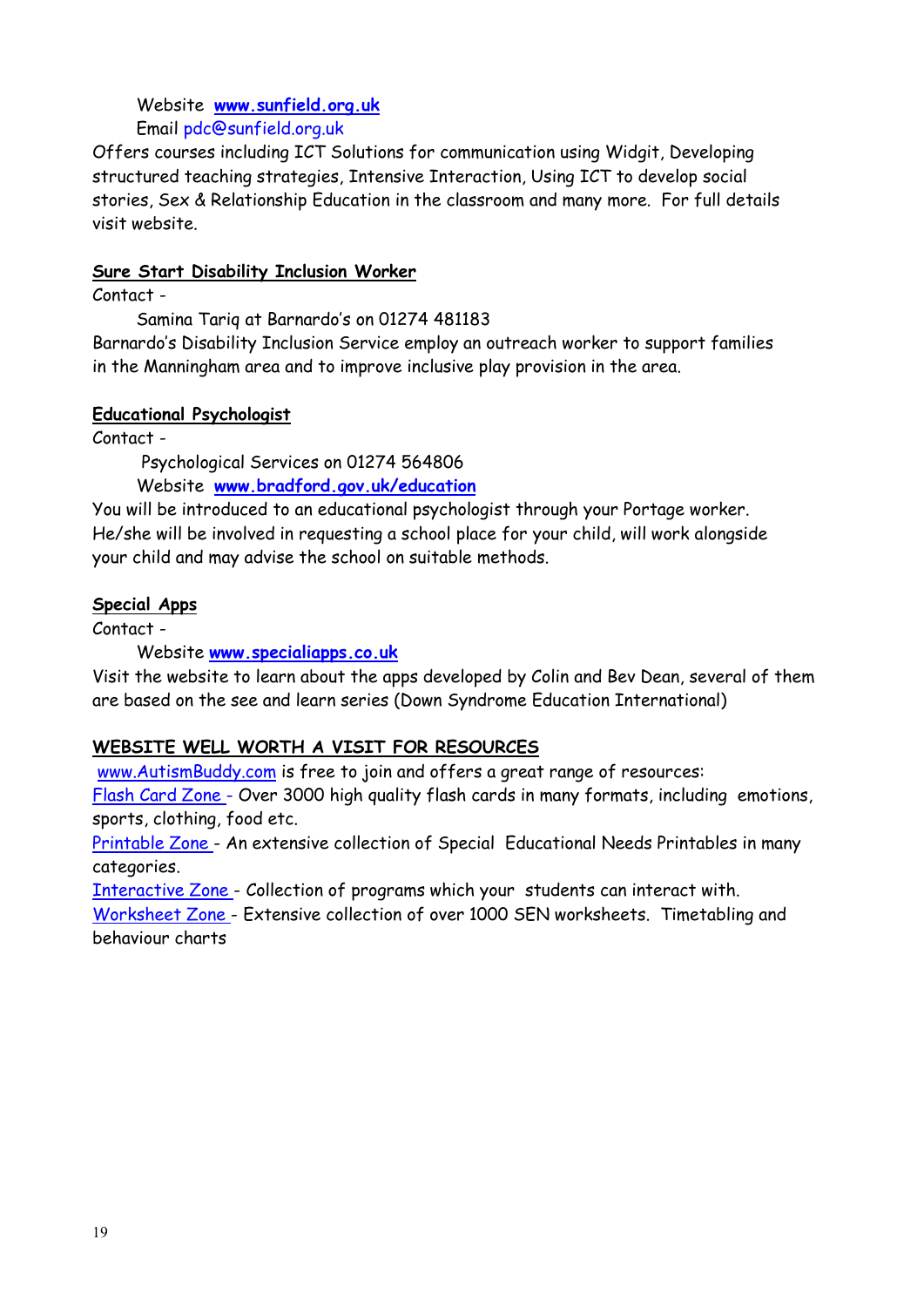#### **SUPPORT (Support Groups )**

#### **Bradford People First**

Contact -

 Mayfield Centre, Broadway Avenue, Bradford, BD5 9NP Telephone 01274 744151, Website **www.bradfordpeoplefirst.org.uk**  Email office@bradfordpeoplefirst.org.uk

This is a self-advocacy group run by and for young people with a learning disability. They can provide training on self advocacy, disability rights, valuing people, making documents, accessible travel training and much more. Training can be in the work place. Contact for more details.

#### **Bradnet (formerly known as the Asian Disability Network)**

Contact -

 Noor House, 11 Bradford Lane, Bradford, BD3 8LP Telephone 01274 224444 Website **www.bradnet.org.uk** 

Bradnet is a user-led organisation that seeks to empower and enable disabled people to lead their chosen lifestyle by providing appropriate services such as: person-centred outreach and advocacy, one-to-one support and welfare rights advice help in education and employment. It provides support, advice and information and also organises day trips and other social events.

#### **Down Syndrome Training & Support Service Ltd**

Contact -

 Wendy Uttley / Wendy Rhodes on 01274 561308 Website **www.downsupportbradford.btck.co.uk**  Email office@downsyndromebradford.co.uk

The Down syndrome Training & Support Service is a registered charity run by and for parents and carers of children who have Down syndrome. Our service is based at The Pamela Sunter Centre in Bingley. We are currently funded by The Big Lottery Fund. We provide regular training and support events, including Early Development Groups and Speech & Language Groups, and hold a monthly family Saturday session at Haworth Road Methodist Church Hall, usually on the 2<sup>nd</sup> Saturday of each month from 10 am – 12 noon. A library of books, software and resources are available at the Centre and a monthly newsletter keeps members up to date with our events and developments. For more info contact the Centre.

**New Parent packs (produced by Down Syndrome Training & Support Service** 

**Limited)** 

These packs contain details of our charity, a leaflet aimed at new parents prepared by DSEi, two booklets from the DSA for new parents, a flyer from DownsHeart and the book "Just Kids" showing many beautiful, positive images of children who just happen to have Down syndrome. The packs have gone out to local hospitals and are also available for families new to the group. Contact the Centre above for further information.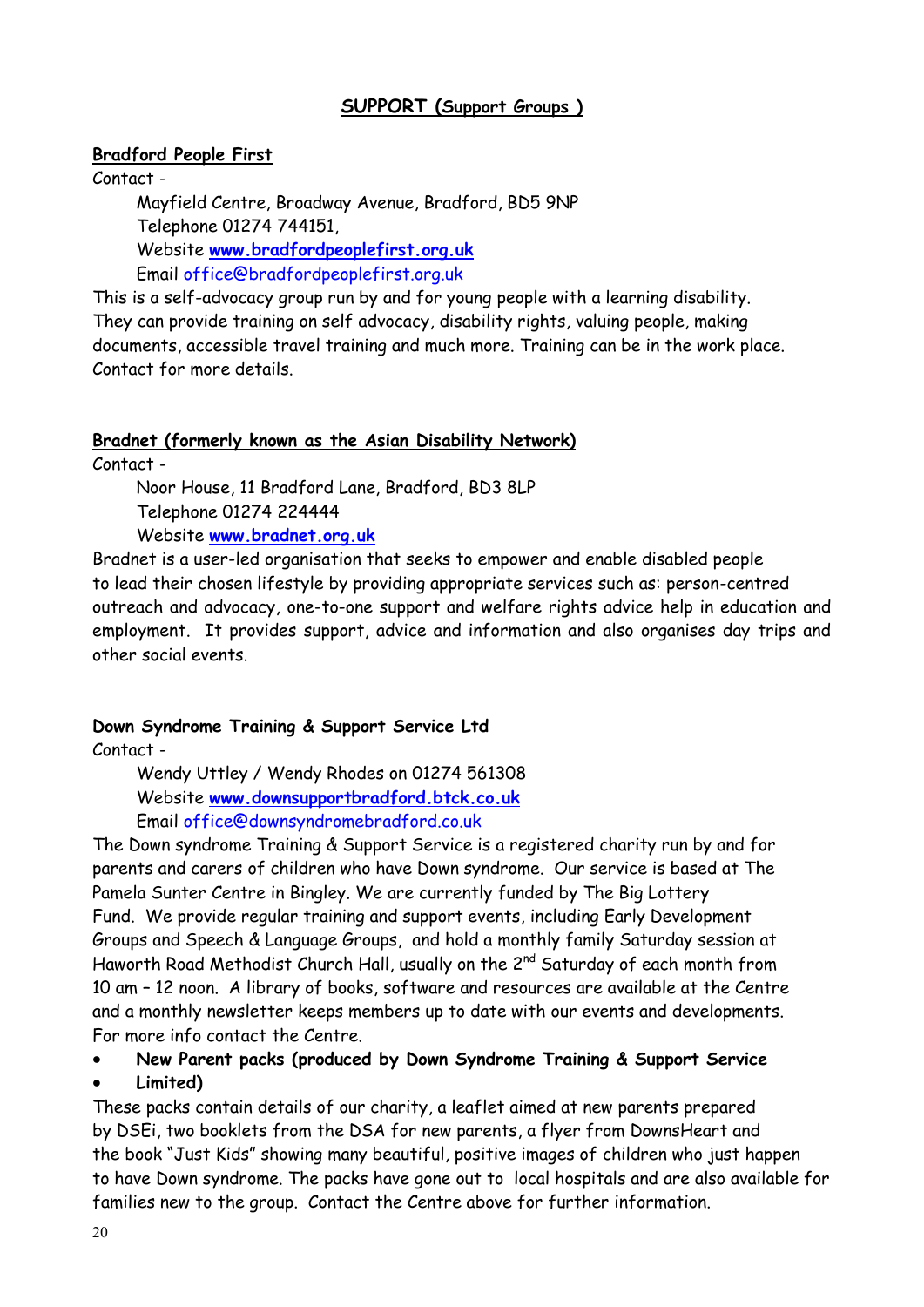SUBSCRIBE Down syndrome-AUTISM-UK in the body of your message.

#### **Down's Heart Group**

Contact -

Telephone 0845 1668061

Website **www.dhg.org.uk** 

Email info@dhg.org.uk

This national group supports families whose child has Down Syndrome and a heart condition. The group can put you in touch with other families. A DVD of parents' experiences and explanations about heart defects is available. They also produce occasional newsletters.

#### **Down Syndrome Support Group, Huddersfield.**

Contact -

 Tweet Them—@hdssg1 Website **www.hdssg.org**  Email hdssg1@gmail.com Facebook Page—Huddersfield Down Support Group

Offers a great range of events and activities: such as climbing, keep fit, Ju Jitsu, bowling, swimming, family activity days. For more details visit their website or contact Kim.

#### **Down Syndrome Support Group, Wakefield & District**

Contact -

 Telephone Andrea Arnold on 07814 367594 Website **www.downsyndrome-wakefield.co.uk**  Email info@downsyndrome-wakefield.co.uk

This is a monthly family support group. For more information contact Andrea.

#### **Hand In Hand Support Group**

Contact -

Telephone 01274 433585

 Woodside Childrens Centre, Fenwick Drive, Bradford, BD6 2PG Facebook Group - Hand In Hand Support Group

Support group based in Bradford 6 for parents and carers of children with additional needs, every Monday at Woodside Children's Centre - 9.30 to 11.30.

# **Ilkley Parents' Support Group**

Contact -

 Margaret Beatham on 01943 607253 or Jane Whiteside on 01943 831006 This group meets once a month at the Wellbeing Café at the Baptist Church, Ilkley and offers a support service for parents of children with disabilities. They also organise summer activities. Held every 3rd Monday of the month 1.30—3.30 pm.

#### **Leeds Mencap**

Contact - Catherine Holme on 01132 351331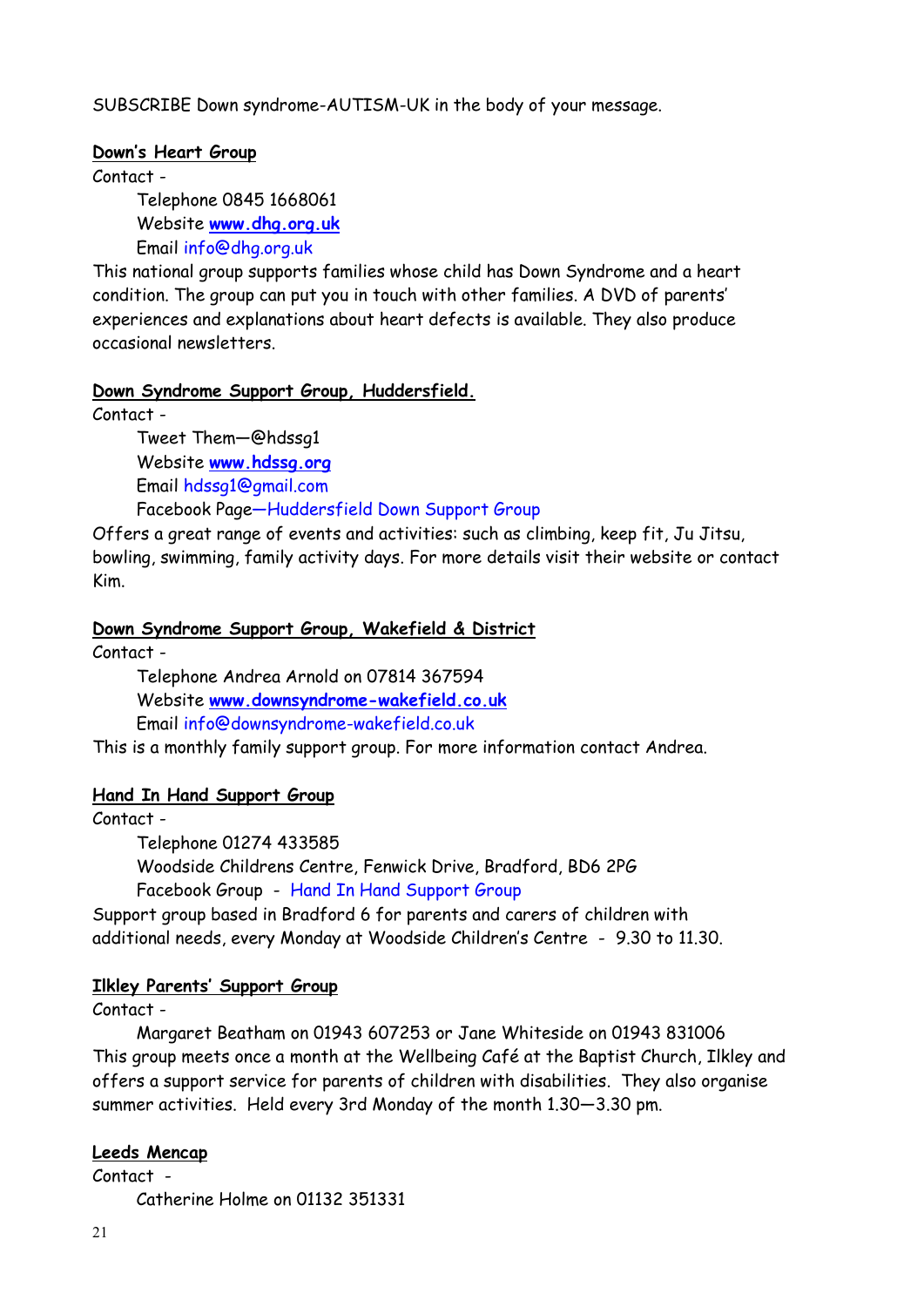#### Website **[www.leedsmencap.org.uk](http://www.leedsmencap.org.uk/)**

Email cath.leedsabc@googlemail.com or [info@leedsmencap.org.uk](mailto:info@leedsmencap.org.uk) 

Leeds Mencap works to improve the lives and opportunities of children and adults with a learning disability and their families and carers. Based at East End Park, Londesboro Terrace site, Leeds Mencap provides a variety of services, Hawthorn Family Support Centre supporting parents and carers of children aged from birth to 3 years, two Junior Youth Clubs, Gateway 33 Club, Summer Play schemes, the Links Support Group and the Tuesday Drop-In Group both supporting parents/carers of children with learning disabilities. From the Chapel Allerton site Leeds Mencap runs The Rookery a residential home for 12 adults with a learning disability. Although affiliated to National Mencap, Leeds Mencap is an independent charity run by and for local people.

They also produce a newsletter Additional Needs and More, a monthly newsletter full of support group activities for families in Leeds, contact Catherine for further details.

#### **Little Hiccups**

#### Contact -

 Telephone 07831 230741 Website **www.littlehiccups.co.uk** Email info@littlehiccups .co.uk

A support group for children with all levels of special needs or disabilities and their families meets every Thursday afternoon 1 pm to 2.30 pm, at Headingley Children's Centre where children have access to toys, arts and crafts and a garden. £1 per session.

# **LS29**

Contact - Telephone 01943 609861 Website **www.ls29.co.uk**  Email ls29groups@yahoo.co.uk

LS29 is a local parent led group for families with children who have additional needs. They provide fun family days out and evenings for parents.

#### **Seen & heard empowerment group**

Contact -

 Telephone 01274 531466 Website **www.barnardos.org.uk/seenandheard**  Email joanne.rhodes@barnardos.org.uk

This group is for children and young people under the age of 21 who have disabilities and complex health needs. They meet once every 6 weeks, Tuesday evenings, 5 to 6.30pm at the Seen & Heard Building, Shipley. Meetings provide an opportunity for children & young people to express their views about issues that are important to them. The group uses art, drama, movement and music at their sessions and also delivers drama sessions to schools on issues facing children with disabilities.

# **SNAPS – Special Needs And Parent Support, Leeds**

Contact -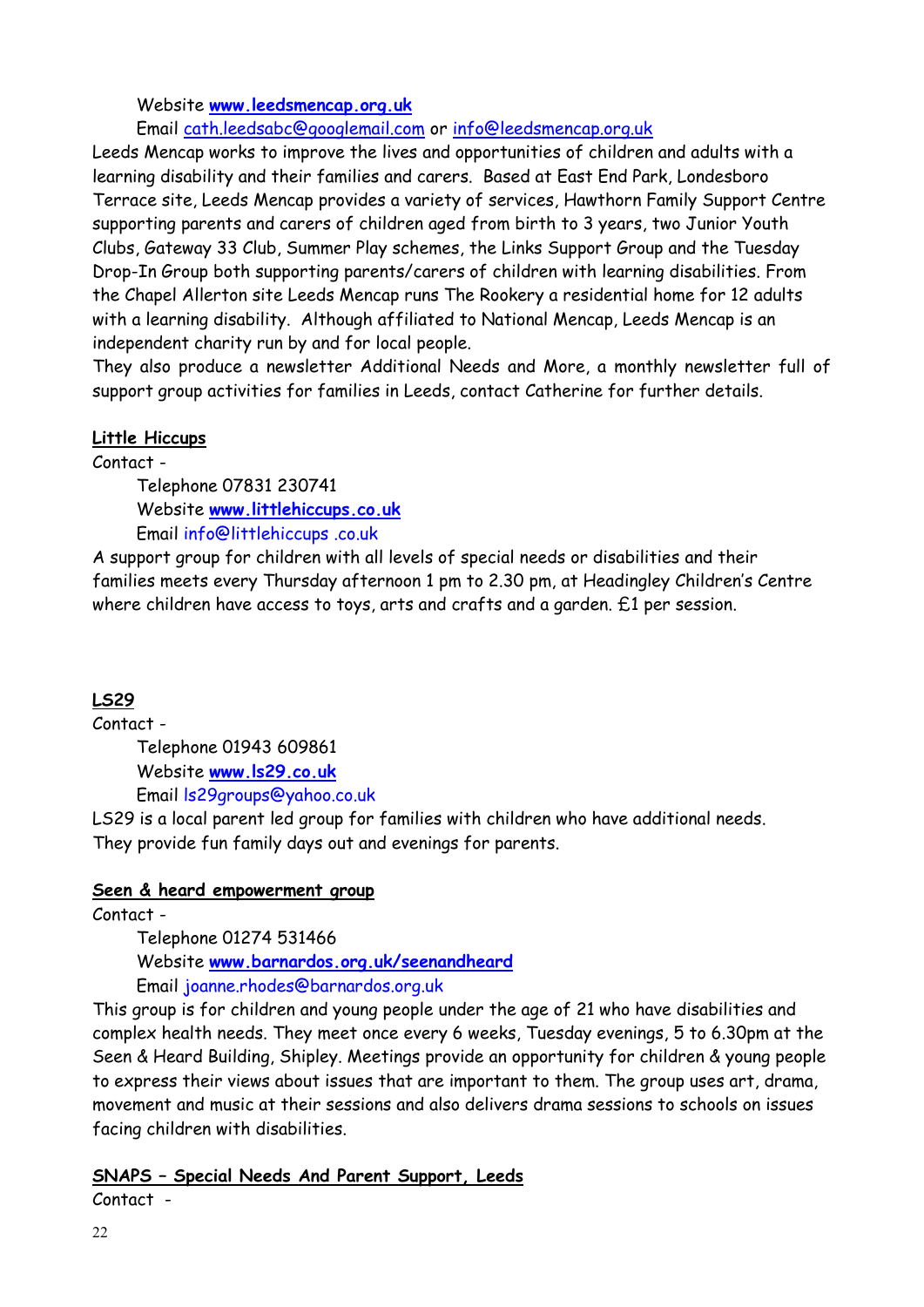Telephone 07964847775 Website **www.snaps-vol.org.uk** Email [angie@snaps-vol.org.uk](mailto:angie@snaps-vol.org.uk) 

This is a support group for families caring for children with special needs in and around the Leeds area. They meet fortnightly providing support and activities for the children and their families. A toy library is also available. Contact for further details.

#### **SNOOP/Happy Little People Playgroup**

Contact - Newlands House One, Newlands Way Bradford BD10 0JE 01274 292126 Website **www.snoopcharity.org.**  Email 2carols@snoopcharity.org.

SNOOP (Special Need Objective Outreach Project) offers before and after school care and holiday/care schemes for children and young people with disabilities and complex health needs aged 2-25 years. SNOOP is open 50 weeks per year (apart from the odd Bank Holiday Monday) from Monday to Friday between the hours of 7am and 6pm.

#### **Stay and Play Plus at Hirstwood Nursery, Children's Centre Plus**

Contact -

 Hirstwood Nursery, Clarence Road, Shipley, BD18 4NJ Deborah Sharp on 01274 584368

Email office@hirstwoodschool.co.uk

Sessions specifically designed for children aged 0 to 5 with additional needs and their siblings. The sessions provide an opportunity for children to play and make friends and for parents and carers to meet and chat. The sessions are facilitated by specialist staff and there are opportunities to meet with other agencies from time to time, eg, health visitor, speech & language therapist. Sessions take place every Friday mornings 9.15 to 10.45, snacks and drinks provided, £2 per session. The Hirst Wood Nursery centre also has a sensory room that can be booked to use free of charge, training on how to use the room is provided.

#### **Stay & Play Plus At Phoenix School, Keighkey**

Contact - friendsofphoenix@hotmail.co.uk

Jason Patefield on 01535 607038

A school for children with disabilities hold stay and play events in the school holidays. Soft play, arts & crafts, water play, music, WII, hydrotherapy pool available. Normal admission is  $£4$  for the first child and  $£1$  per extra child plus a yearly membership fee of  $£5$ . For dates and more information contact Jason.

#### **Sunshine and Smiles Leeds Down Syndrome Support Network**

Contact -

Telephone 0113 2268457

Website **www.sunshineandsmiles.org.uk** 

Email hello@sunshineandsmiles.org.uk

A fun and friendly support group based in Stainbeck Community Hall, Leeds, come along and meet other parents whilst your child socialises and explores the many different acitivities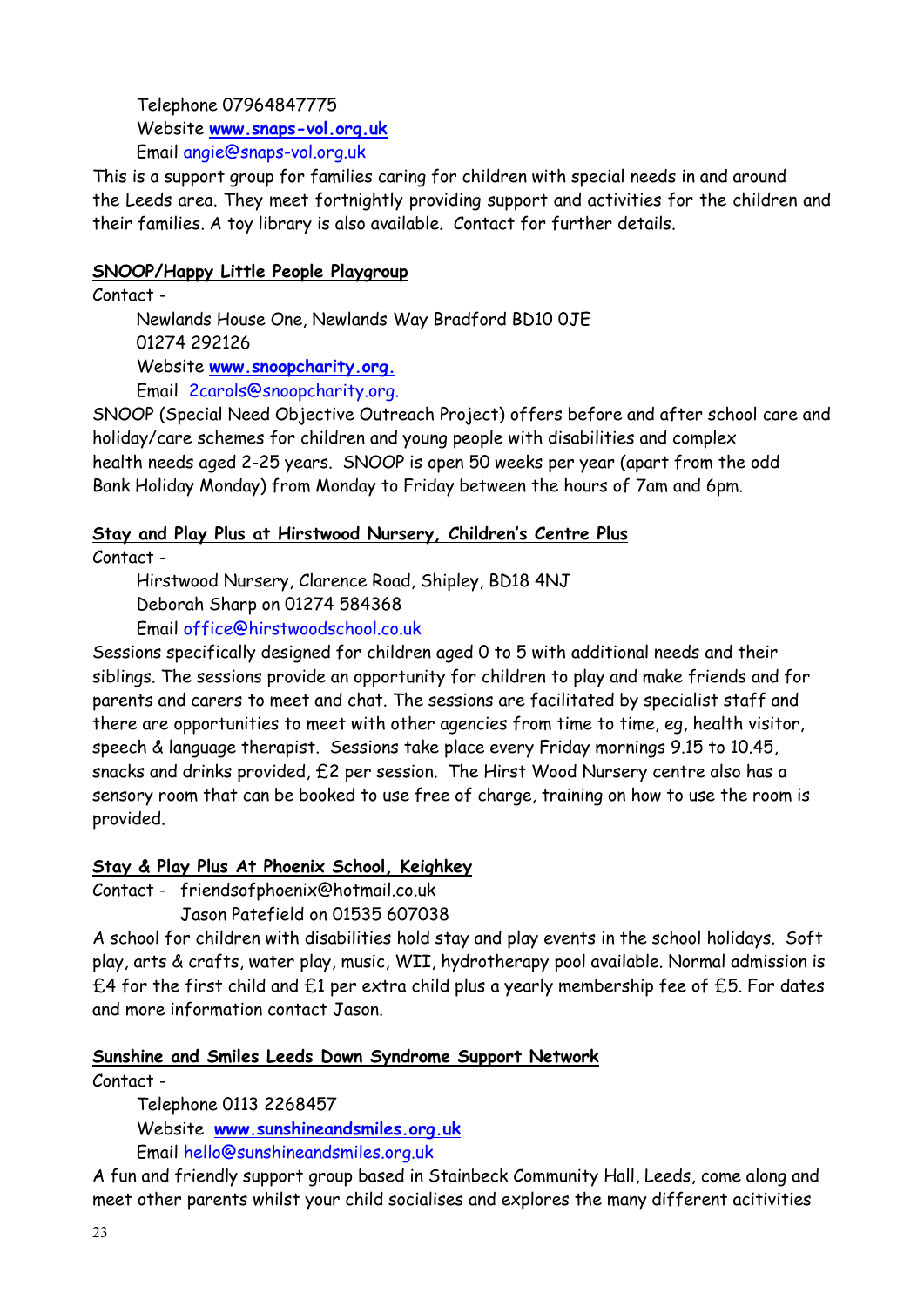on offer. Check website for full details.

#### **Yorkshire Down Syndrome Group**

Contact - www.YorksDSG.co.uk

Email Yorkshiredsg@gmail.com

Telephone Claire 07979278338 or Adelle 07533064336

The group, based in Batley runs fortnightly on a Saturday at Healy Community Centre, West Park Road, Healey, Batley, WF17 7EL. Sessions are free and open to all ages, the aim is to bring families who have a child with Down syndrome together to support each other whilst having fun and taking part in games and activities.

# **Other services offering support**

#### **Barnardos Newsletter, Parents Participation Service**

Contact -

Tanya Wormaold or Reena Uddin on 01274 481183

Email Tanya.wormald@barnardos.org.uk or reena.uddin@barnardos.org.uk

Tanya Wormald and Reena Uddin, based at Barnardos produce a monthly newsletter to keep families up to date on the developments of The Aiming High for Disabled Children initiative. If you would like a copy of their current newsletter please contact.

#### **Bradford Young Carers**

Contact -

Telephone 01274 481183

#### Website **www.barnardos.org.uk/bradfordyoungcarers**

Many siblings of children with a disability are often much more involved with their care than other children who help with their younger brothers and sisters. As this may impact on their lives, Bradford Young Carers provide advice, support groups, activities and monthly contacts where young carers can discuss what's happening in their lives. For more information contact Barnardos on the above number or visit the website.

#### **Bradford Families Information Service**

Contact -

 Telephone 01274 437503 Urdu/Punjabi Helpline 01274 431252 Website **www.fis.bradford.gov.uk** Email fis@bradford.gov.uk facebook.com/BradfordFIS

BFIS is part of Bradford Council and offers information and advice on Childcare and Nursery Education, holiday playschemes, childrens activities, places to visit, sports and leisure activities, activities for children with additional needs and family support services. Contact for further information.

#### **Contact A Family**

Contact -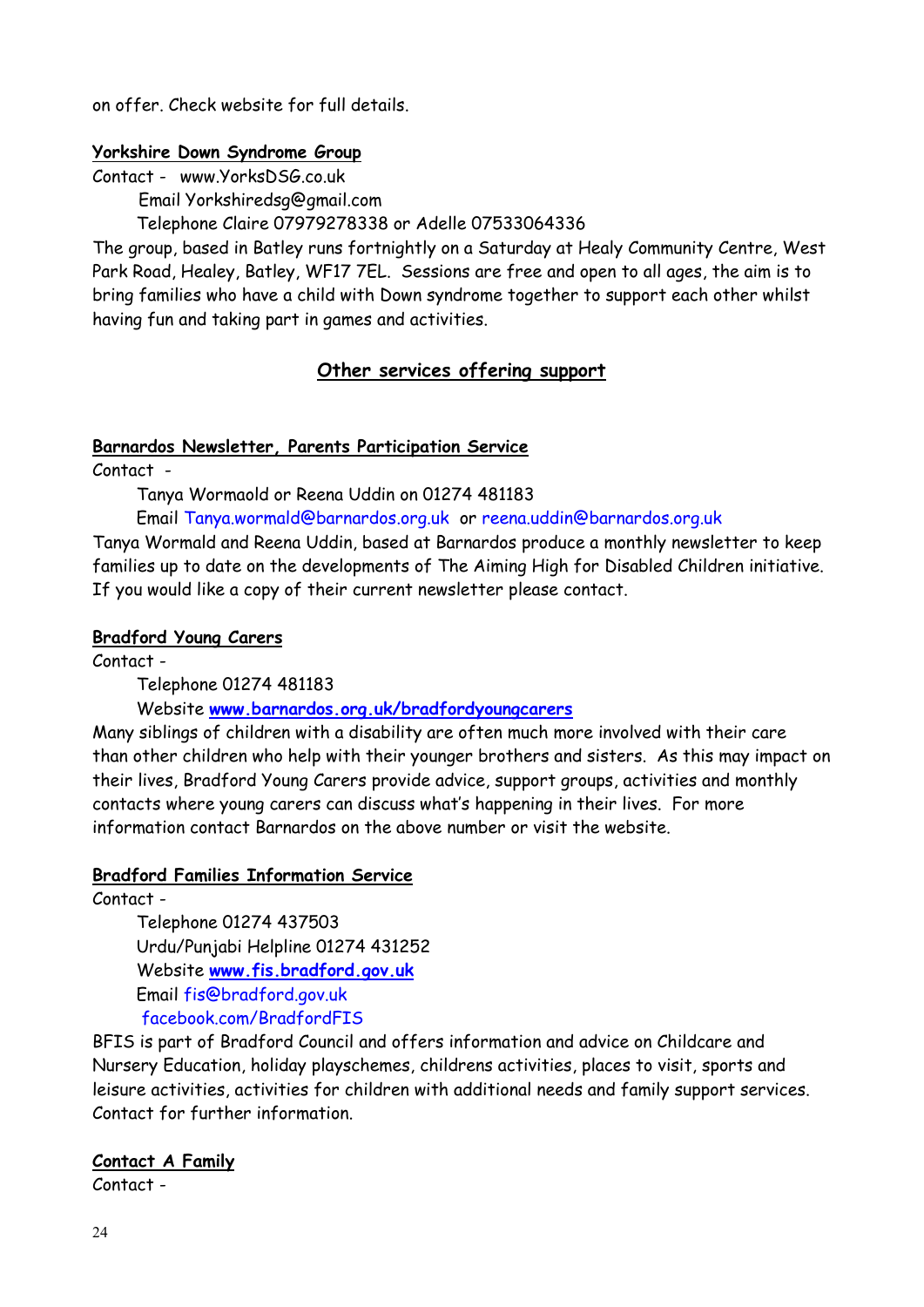Free helpline 08088083555 Website **www.cafamily.org.uk** Email info@cafamily.org.uk

CAF is a UK based charity for families of children with disabilities. They offer a free helpline, visit the website for more information and articles, and subscribe to their newsletter

#### **Carer Support Workers**

Contact -

 Telephone Airedale PCT 01756 700888, Bradford PCT 01274 323479, Harrogate PCT 01423 500555

Each hospital now has a Carer Support Worker. Their role is to support individual carers and to take issues or concerns forward. There is a worker for Bradford, Airedale and Harrogate, contact the relevant worker for your area.

# **Carers Uk**

Contact -

 Advice Line 0808 808 7777 Website **www.carersuk.org**  Email advice@carersuk.org

Carers UK have produced a booklet detailing what rights carers have and how they can get financial help, practical help and combine work with caring, the advice line is open Monday-Friday 10am-4pm

# **Carers' Connection Bradford**

Contact - Manningham Health Clinic, Lumb Lane, Bradford, BD8 7SY Telephone 01274 323323 Website **www.bdct.nhs.uk/our-community-health-services** Email carers.connection@bdct.nhs.uk

Offer an enquiry service on any matters of interest to carers such as health and social care, holidays, equipment, leisure and well being. A monthly newsletter is distributed to carers on the mailing list which includes details of recreational activities. Based at Manningham Health Clinic and Shipley Carers Resource Centre or visit the website.

# **Carers Leeds**

Contact -

 6-8 the Headrow, Leeds, LS1 6PT Telephone 0113 3804300 Website **www.carersleeds.org.uk**  Email info@carersleeds.org.uk

Service similar to that above, but based in Leeds rather than Bradford. Contact for further information or visit the website. The centre is open Tuesday to Friday 9.30 –3.30 and the call centre is open Monday to Friday 10-4.

# **CARE DYNAMICS YORKSHIRE**

Contact -

Unit 5/6 Carlisle Business Centre, Carlisle Road, Bradford BD8 8BD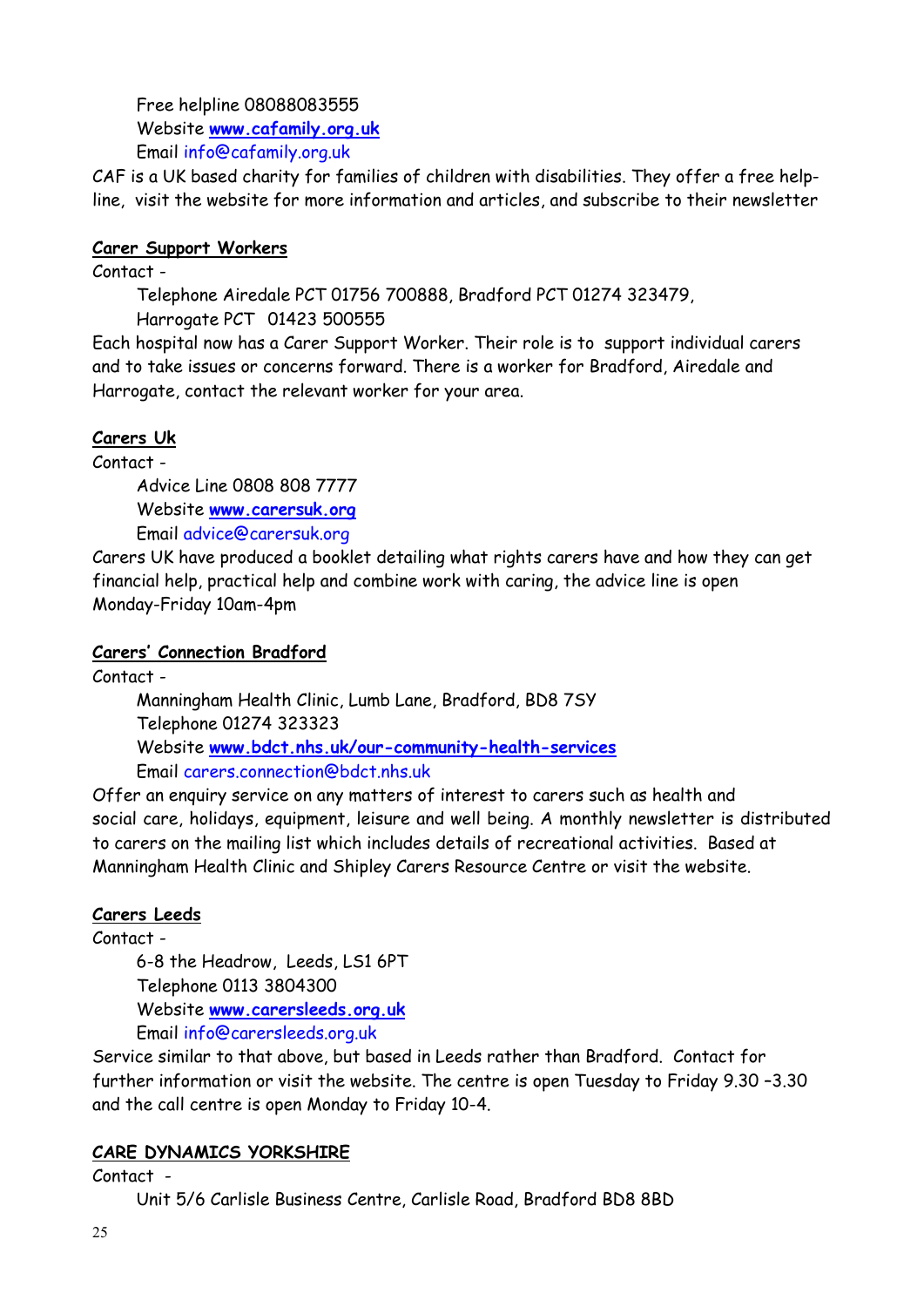Telephone 01274 307533 Email info@caredynamics-yorkshire.co.uk Website **www.caredynamics-yorkshire.co.uk**

Care Dynamics Yorkshire are a Bradford based team we have recently met who offer support to families caring for a child or adult with a learning disability. Cheryl and Donna are passionate about finding the best solution to meet families social care needs. They both have extensive knowledge and experience of providing specialist services and have worked in social care for the last 20 years. Their team are trained to care for people with a learning disability, sensory and communication impairments, brain injuries and people who present challenging behaviour. They can provide care from as little as one hour, night sitting in the home, respite and holiday support, support to enable people to access play, leisure and recreational facilities and personal care. Payment can be via Direct Payments or on a private basis and fees are approx. £15 per hour.

#### **Cerebra**

#### Contact - **www.cerebra.org.uk**

Telephone Lynne Bowker 07920106218

#### Email Lynneb@cerebra.org.uk

Lynne is the Regional Officer for our area. Lynne is happy to visit families and professionals who are the primary care providers involved with the child's wellbeing. She aims to provide information, signposting, referrals, advice, guidance and advocacy. The services available are Grants scheme, postal lending library books, toys and sensory toys, support with sleep problems, speech therapy vouchers, holiday homes and will and trust service.

#### **Cool 2 Care**

Contact -

 Telephone 0845 123 5484 Website **www.cool2care.co.uk**  Email info@cool2care.co.uk

Cool2Care is a childcare introductory service that recruits, screens and trains care-workers (Personal Assistants, PAs), bringing together families with disabled children or young adults and people who want to work caring for them.

#### **Debenhams Personal Shopper**

Contact

#### Telephone 0844 5616161

Debenhams provides a service where you can engage a personal shopper. You will be taken to a dressing room and provided with refreshments whilst you shopper goes off in search of suitable clothing. For more information or to make an appointment contact the above number.

#### **Disability Advice Bradford (DaB)**

Contact -

 103 Dockfield Road, Shipley, BD17 7AR, Telephone 01274 594173 Website **www.bradforddisabilityservices.co.uk**  Email enquiry@disabilityadvice.gov.uk

DaB is an independent registered charity offering free and impartial information and advice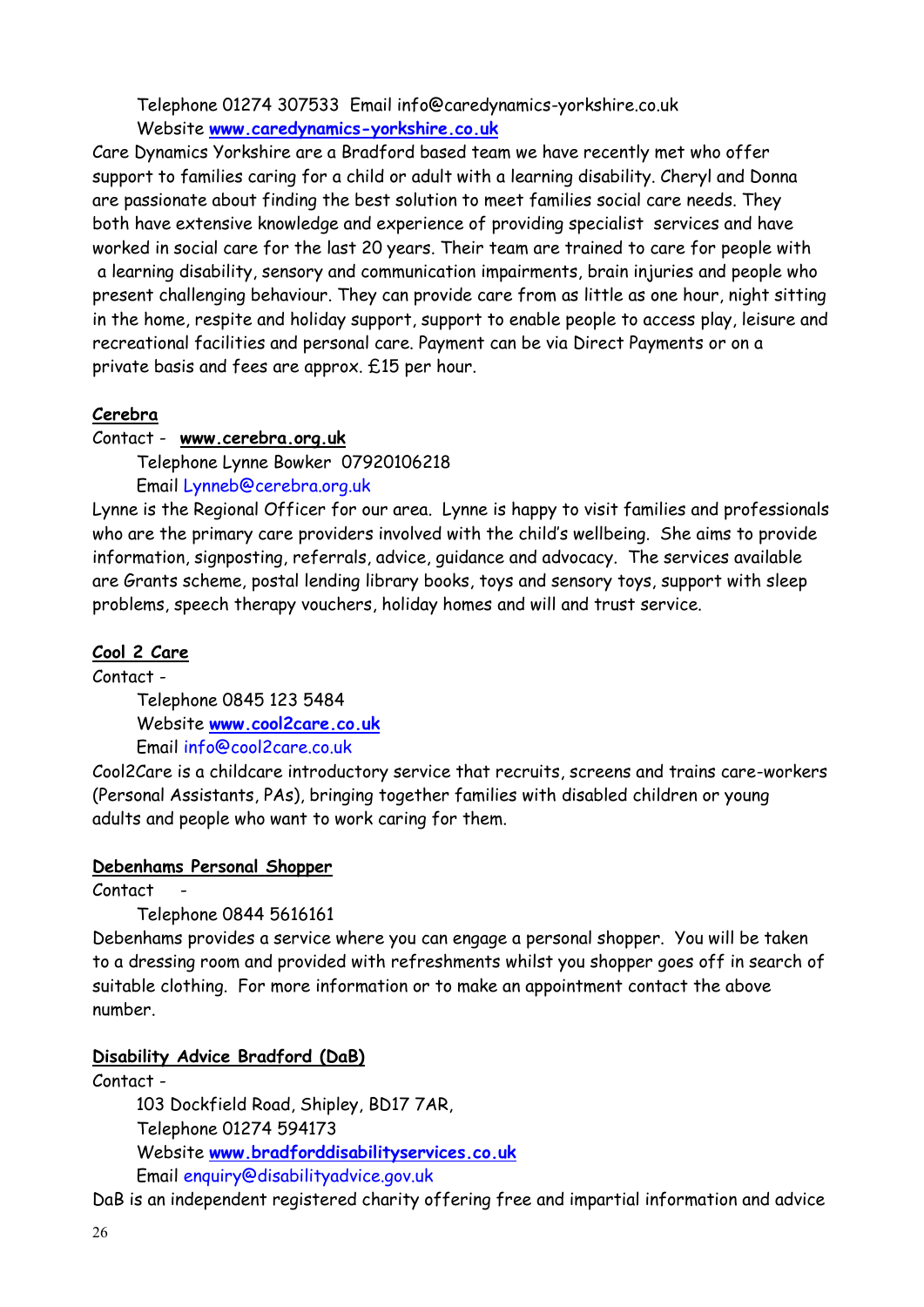to people with disabilities and carers of all ages in the Bradford District. It is based in Shipley, contact them for more information.

#### **Disability Equipment Bradford (DEB)**

Contact -

 103 Dockfield Road, Shipley, BD17 7AR Telephone 01274 592474 Website **www.bradforddisabilityservices.co.uk** Email enquiry@disabilityadvice.gov.uk

Disability Equipment Bradford is partners with DAB above. It has a demonstration centre in Shipley, with a wide range of equipment to help with daily living activities. Open days are held to give families an opportunity to look round and try things out. There is a resident occupation therapist to offer advice on suitability. No referral is necessary. For more information visit the website.

# **Disability Tool Kit**

Contact -

 Telephone 020 7613 2886 Website **www.disabilitytoolkit.org.uk**

Email Dsiability-Resource-Website@childrenssociety.org.uk

Visit the above website for access to a database of resources to help children with disabilities to participate in decision making and activities. Some are free.

# **Disabled Children's Information Service (DCIS)**

Contact -

Telephone 01274 437503

Website **www.bradford.gov.uk/fis** 

DCIS distribute a free quarterly newsletter for families of children with a disability. Contact Early Years, Childcare & Play based at the Wool Exchange in Bradford for further information and to sign up for their newsletter.

#### **Dogs for the Disabled**

Contact -

Website **www.dogsforthedisabled.org** 

Dogs can be trained to have a positive impact on a child's behaviour. The dogs trust hold workshops to help you find a suitable dog, what to look for, how to read a dogs behaviour and ways to train a dog so that it can help your child. For further information visit the website.

#### **The Family Hub and A Brighter Future magazine**

Contact -

 Freephone 0800 731 0640 or 01132 474386 Website **www.thefamilyhubleeds.org** Email family.hub@leeds.gov.uk

This is a quarterly magazine produced for Leeds families caring for a child with a disability. It details information and events in the area.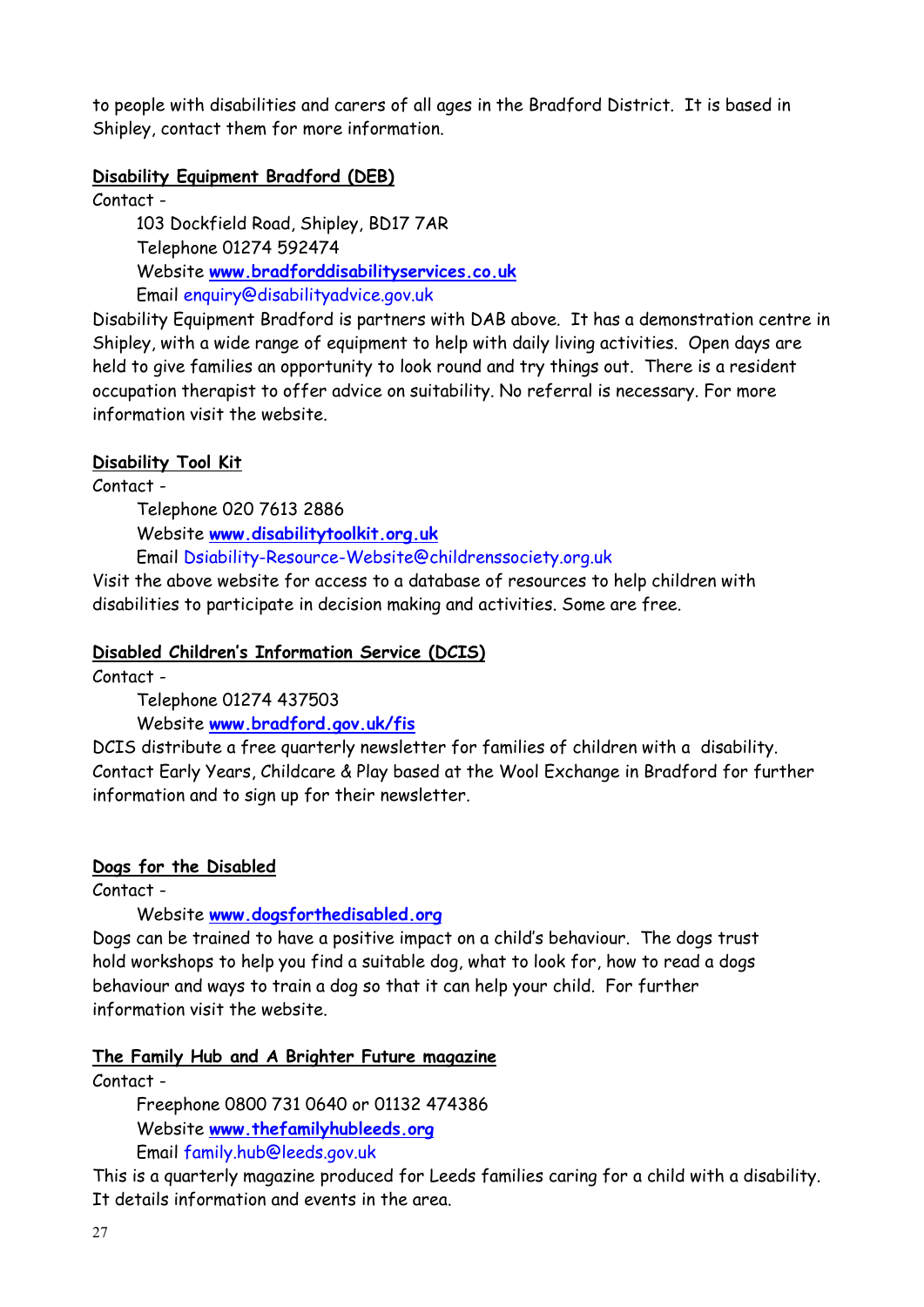#### **Face 2 Face—Parents supporting parents of disabled children**

Contact -

 Telephone 0808 800 3333 Website **[www.scope.org.uk/face2face](http://www.scope.org.uk/face2face)** Email helpline@scope.org.uk

Face 2 Face, part of Scope in partnership with Relate, offer a free and confidential service that links parents of disabled children with local befrienders. They also offer a free live web chat counselling service with Relate, the relationship experts for anyone whose family relationships are in difficulty. For more information on strengthening families including sleep solutions and details on the latest training courses and booking forms please contact.

#### **Inclusion North**

Contact -

Telephone01132 626409

Website **www.inclusionnorth.org** 

Email info@inclusionnorth.org

Inclusion North produce newsletters 4 times a year to share events, training and social gatherings.

#### **Jargon Buster**

Website **www.thinklocalacrpersonal.org.uk** 

The Think Local Act Personal have produced a "jargon buster" guide to the most commonly used social care words and terms which may help people with limited English.

#### **Leeds Family Placement Service**

Contact -

 3rd Floor, West Merrion House, 110 Merrion Centre, Leeds, LS2 8QS Telephone 01132 478934 or 01132 478584 Website **www.leedsgov.uk/familyplacementchildren** Email familypacementchildren@leeds.gov.uk

This service offers sitting, day care and overnight short breaks. For more information visit the website or contact on the above number.

#### **Leeds Parent Partnership Service**

Contact -

 Telephone 0113 3951222 Monday to Friday 10-3 pm Website **www.leedsparentpartnership.co.uk**  Email education.pps@leeds.gov.uk

The parent partnership is designed to help you as parents and carers of children with special educational needs (SEN), receive the right advice, information and guidance to make the necessary right choice for your child. The PPS offer a range of information and booklets.

#### **People In Action Leeds (Play In Action)**

Contact -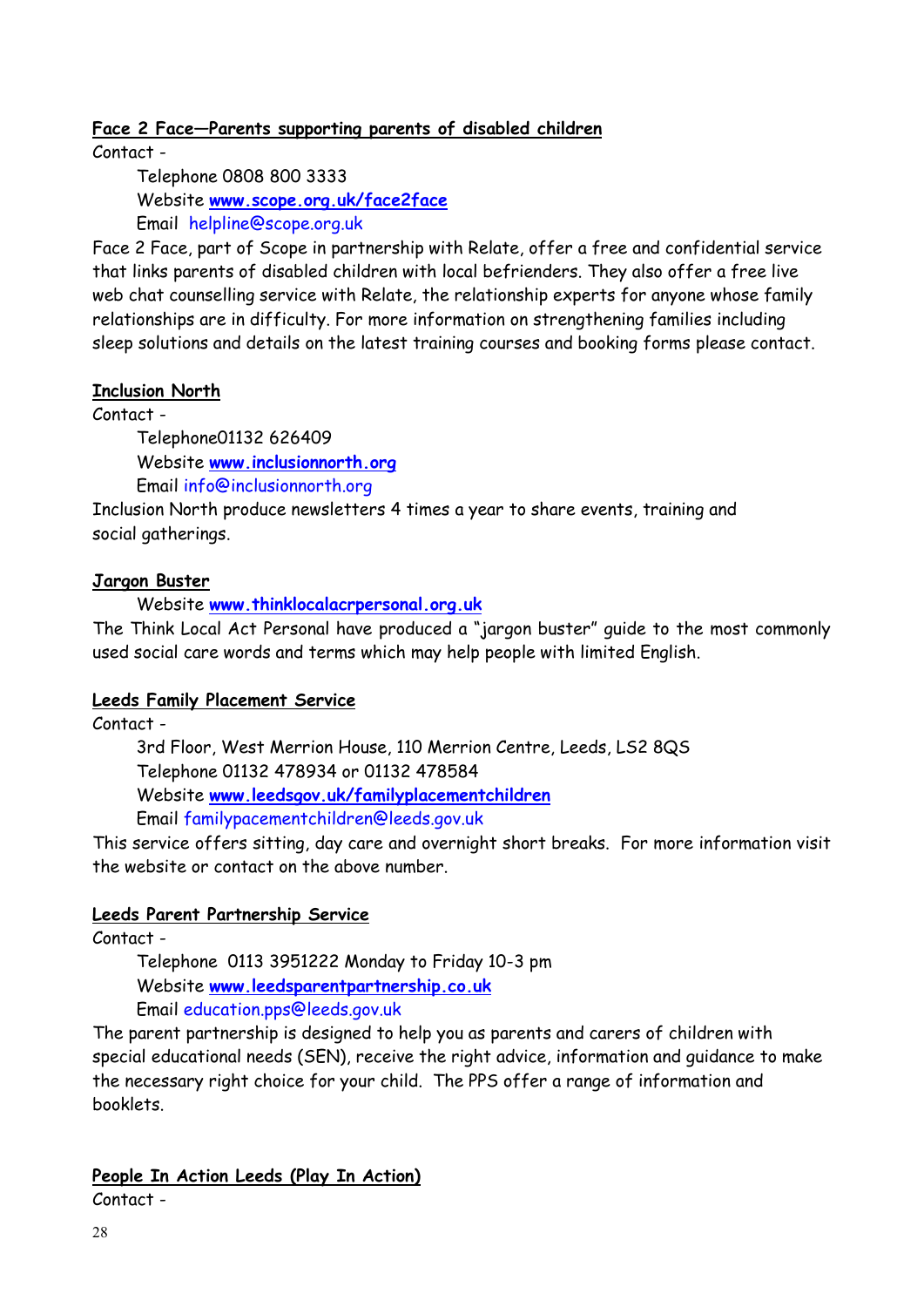Telephone 0113 247 0411 Website www.peopleinaction.org.uk Email Gillian.karakaya@peopleinaction.org.uk

Play In Action offers 4 hours short breaks for children and young people with disabilities aged 8 to 13 and their siblings. The scheme is based on play work principles and aims to give children their own activities and learn through play. The project runs at two locations— Otley and Burley, please contact for further information.

#### **Website For Personal Assistants**

Two websites have been set up for Personal Assistants and their employers so that they can share experiences and support each other.

If you are a Personal Assistant and are interested in developing your skills you might be interested in the free learning courses offered by Unison. Details of all the fre courses are on the website—www.pa-unison.org.uk

If you are interested in employing a personal assistant and want further information about developing their skills then this website created by Skills for Care could be helpful, www.paskills.org.uk

#### **Short Breaks Network**

Contact -

Telephone 01749 689259

Email info@shortbreaksnetwork.org.uk

Website **www.shortbreaksnetwork.org.uk**

Shared Care Network represents around 180 services UK wide providing short break services to support disabled children and their families. This provides parents and siblings with the opportunity to have time to themselves to do things they want to do. There are services based in both Bradford and Leeds.

#### **Shared Care Bradford**

Contact -

Aire Building, 35 Saltaire Road, Shipley, BD18 3HH

Email shared.care@bradford.gov.uk

This service was previously known as "Give Mum a Break". It offers short breaks to children and adults who have a disability. You must register through Social Services and there may be a waiting list.

#### **The Questions That Young People Want Answered But May Be Unable To Ask**

Contact—Media Office 0207 843 6045

Website **www.youtube.com/EarlySupportEngland**

Email media@ncb.org.uk

A series of films, addressing the questions that every young person has at some point wanted to ask, has been made freely available online by Early Support.

The films are aimed at disabled young people, who provide the content and who appear onscreen sharing their opinions and experiences. However, the themes will be of interest to any young person who is struggling with issues like, how to say "I love you", getting work and relationship advice.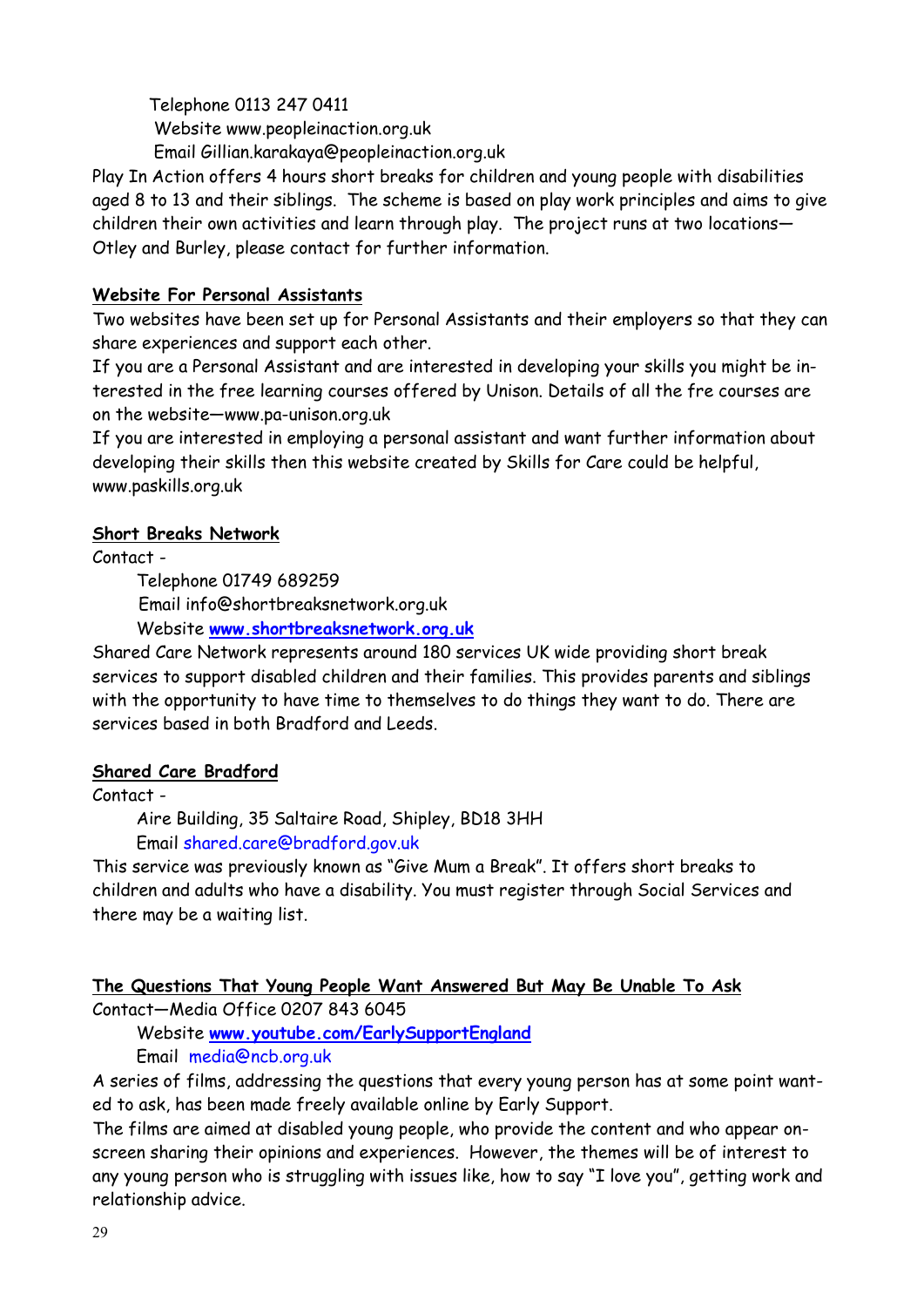#### **Webiste Worth A Visit**

Contact -

Website - **www.dotcommunity.co.uk** 

The website is aimed at providing a disability directory for the UK. Click on an area of the country eg West Yorkshire and then click on the subject, eg social activities.

#### **Working Families Booklet Form Child To Adult**

Contact -

Website **www.workingfamilies.org.uk**

A guide to disablity , transition and family finance is now up on Working Families Website.

#### **Support for young adults (in alphabetical order)**

#### **ARC- Association For Real Change**

Contact -

 Email contactus@arcuk.org.uk Telephone 01246 555043 Website - **www.arcuk.org.uk**

ARC produce an electronic monthly newsletter full of information for parents, carers and supporters of young people who have a learning disability.

#### **Bradford Travel Training Unit**

Contact -

 Chris Walters (Unit manager) 01274 436199/433247 Website - **www.bradfordtraveltraining.co.uk**  Email bradfordtraveltraining@gmail.com

The Travel Training Unit is based at Bradford College and provides mobility training for people with learning difficulties. It is open to all non-independent travellers as well as to those who wish to learn a new route or simply improve their travel skills. The Travel Training Unit will accept referrals from anyone with a learning difficulty from 14 upwards. For further details contact Chris Walters or complete the referral form on the website.

#### **Clothing Solutions for Disabled People**

Contact -

 Telephone 01274 292291 Website **[www.clothingsolutions.org.](http://www.clothingsolutions.org/)uk** Email [enquiries@clothingsolutions.org.uk](mailto:enquiries@clothingsolutions.org.uk) 

This project aims to both understand and meet the clothing needs of disabled people. Items can be specifically made (including larger bibs and popper vests) or an expert alteration service is also available. Home visits are also offered.

#### **Connexions**

Contact-

 Bradford Connexions Centre, Culture Fusion Information & Advice Centre, 125 Thornton Road, Bradford, BD1 2EP Tel 01274 377800 or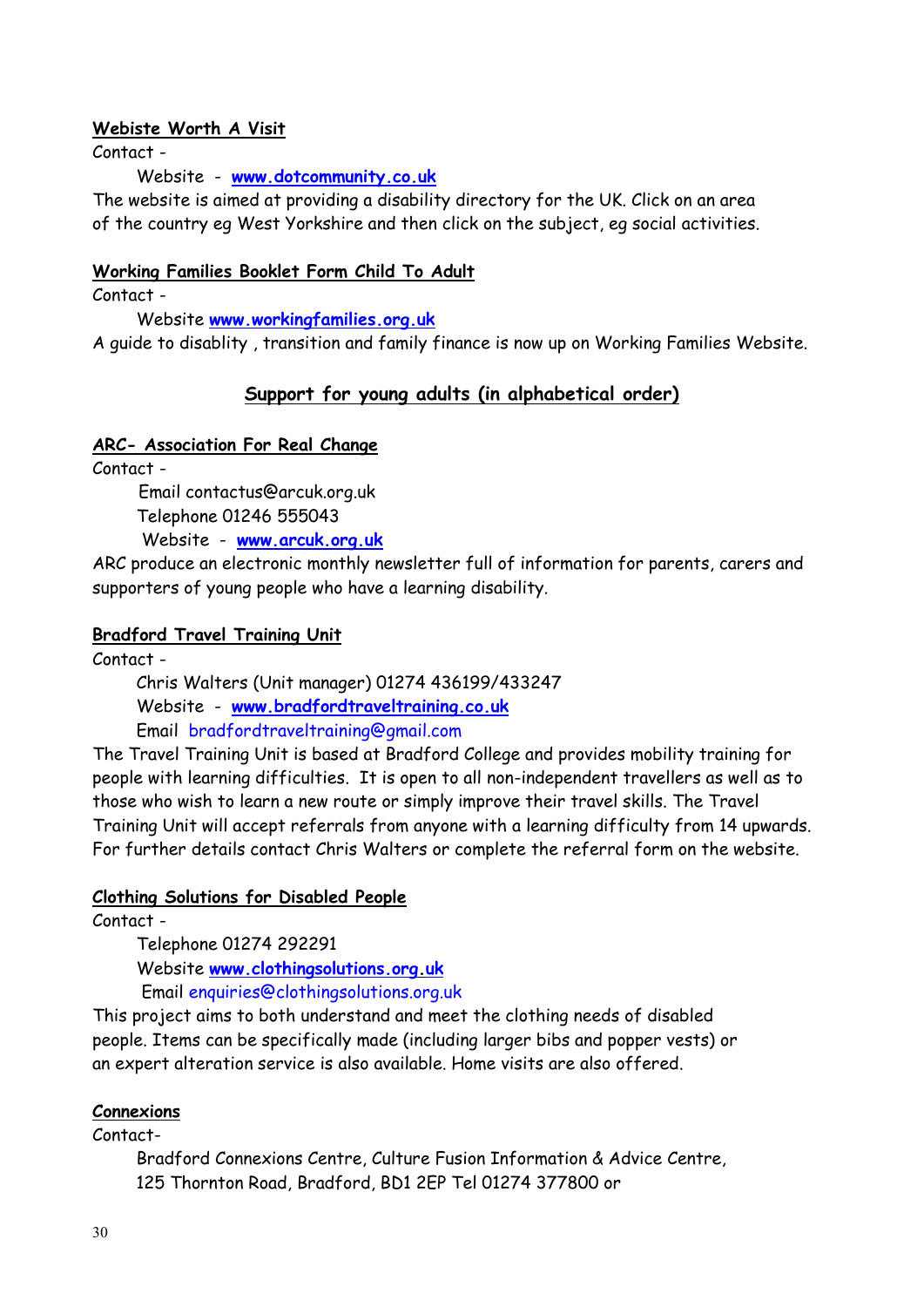Keighley Connexions Centre, 79 Low Street, Keighley Telephone 01535 618100 Website - **[www.bradford.gov.uk/kcc](http://www.clothingsolutions.org/)** for the Keighley Centre **www2.cxdirect.com** for the national careers service

Connexions Bradford is a support service for all young people between the ages of 13 and 19, if your child has a learning difficulty or disability we can carry on helping until your child is 25. Connexions Personal Advisors are there to offer you information, advice and guidance, career planning and lifestyle. There is also a centre in Keighley and a national careers service website.

#### **Help I'm Lost Card**

Contact -

 Telephone 01274 292127 Email 2carols@snoopcharity.org Website **www.snoopcharity.org**

A safe place scheme now operating in Bradford for people who have a learning disability or additional needs. Fill out the back of the card with emergency contact details and carry the card with you. There are 900 places in Bradford where people can go for assistance.

#### **The Information Shop for Young People**

Contact -

 Culture Fusion Information & Advice Centre, 125 Thornton Road, Bradford BD1 2EP Tel 01274 432431

Website **www.bradford.gov.uk**

Based in Bradford City Centre, this is a service shop for all people aged up to 25. Help on any queries that affects a young person's life.

#### **Luv2meetu—Bradford**

Contact -

Katie Hammond on 07747461225

Website **www.luv2meetu.com** 

Email Julia.hall@hft.org.uk

Luv2meetu is a friendship and dating agency for adults with a learning disability across the North of England. If you want to have fun and make friends or meet a boyfriend, girlfriend or partner then contact Julia.

# **Moving into Work, (free resource)**

Contact -

Website **[www.niace.org.uk](http://www.niace.org.uk/research/HDE/documents.htm)**

This is a set of six free information sheets supporting people with learning difficulties in making the transition from vocational education and training into employment. Each sheet is aimed at a key player in the process:

- People with learning difficulties
- Parents and carers
- Employers
- Further education practitioners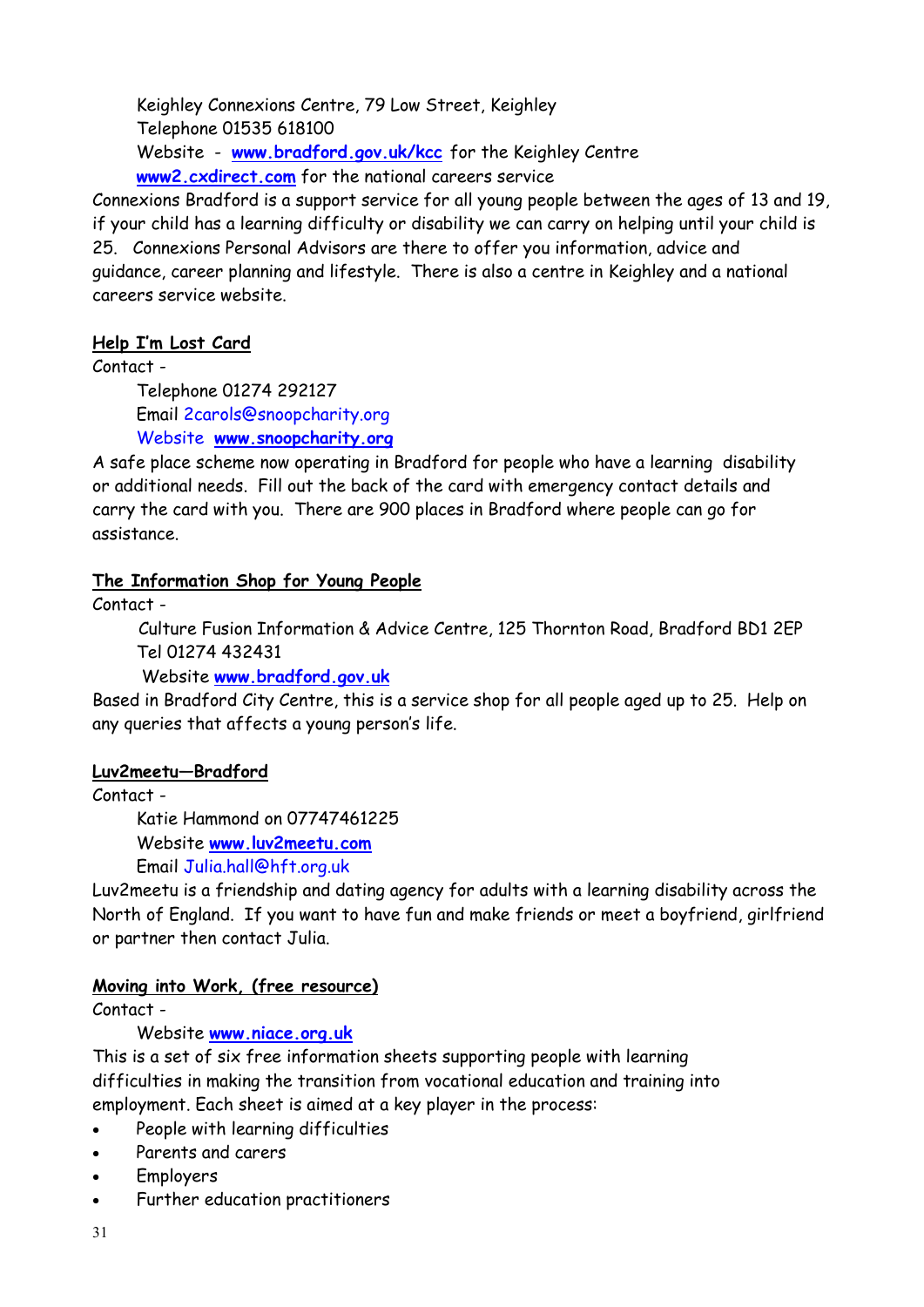- Managers and co-ordinators of vocational
- Training courses
- Information, advice and guidance services

#### **People First**

Contact -

 Telephone 01535 607222 Website **www.peoplefirstkc.co.uk** Email peoplefirst@live.co.uk

This organisation, based in Keighley, is run by and for young adults with learning disabilities. They enjoy eating out, dancing, cinema etc and have weekends away and days out in the summer. The club produces a colourful and interesting newsletter.

#### **People In Action (Play In Action)**

Contact -

 Telephone 01132 470411 Website **www.peopleinaction.org.uk**  Email Gillian.karakaya@peopleinaction.org.uk

People in action support young adults with learning difficulties and disabilities to achieve their personal aspirations—what they want ! The groups meet regularly at different times of the day including weekends and school holidays. They do different activities and they also have support services for young people and young adults, visit the website for more information.

#### **SNOOP Support Through Tranistion Planning Café**

Contact -

 Telephone 01274 292126 Website **www.snoopcharity.org**

Going through transition ? SNOOP can help you to plan for what makes a good life for your child in adult services. The café is open to parents, carers and young adults with the aim of providing an opportunity to share experience and discuss making choices and planning the life you want and how best to support it.

#### **Special Friends - social website**

Contact -

Website **[www.specialfriendsonline.com](http://www.specialfriendsonline.com/)** 

is for people with learning disabilities, their parents, carers and volunteers. The website includes portfolios of people who have achieved outstanding things, "Meet Our Heros" eg a young man with Down syndrome who sings in a band. There is a video of this and it is brilliant. There are also many links to other websites on Down syndrome, opportunities to chat with friends, share stories or send in your own pictures.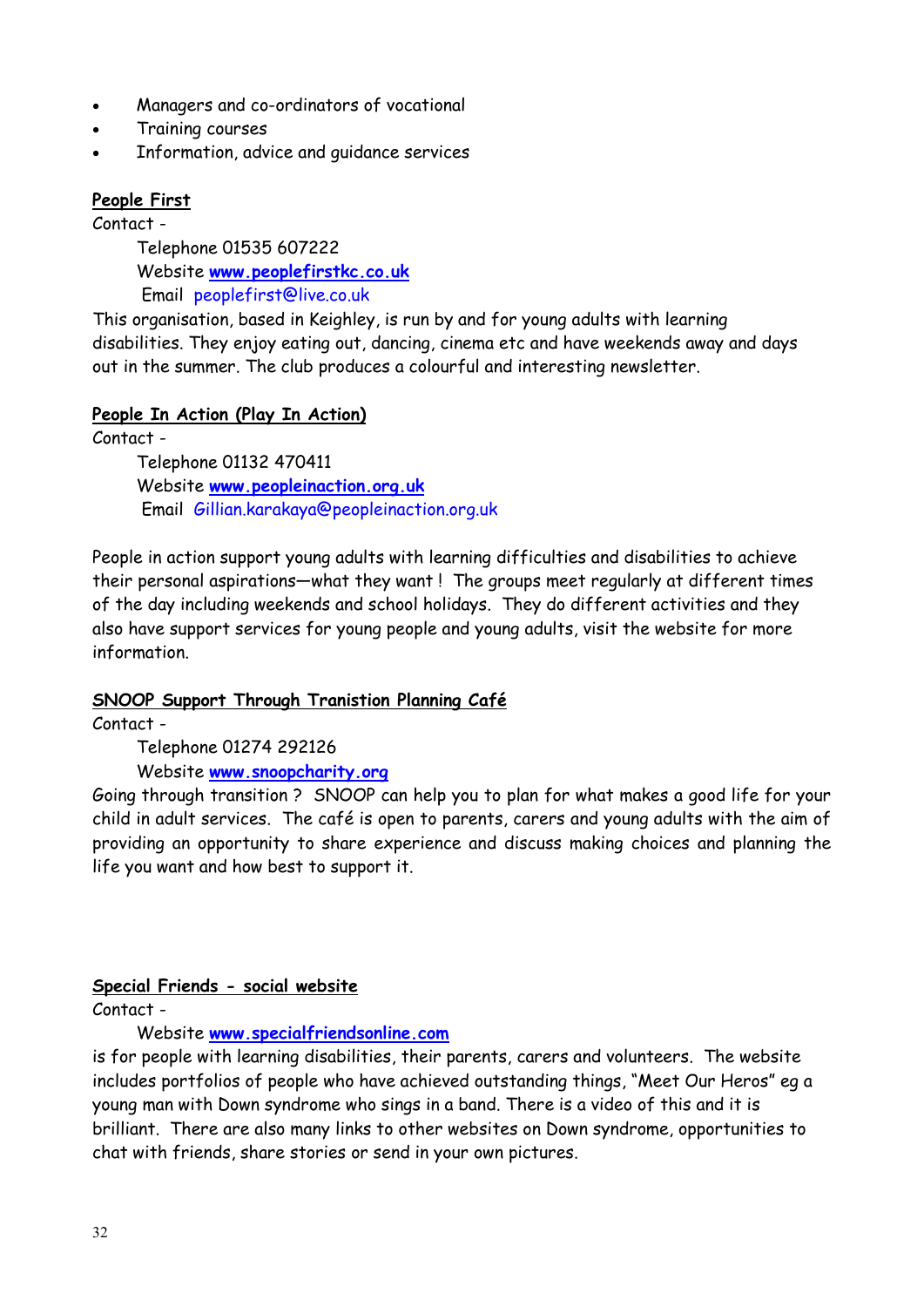#### **Hft -Supported Employment**

Contact -

Telephone 01274 321480

Email hftbradford@hft.org.uk

Everyone has the right to work if they want to - our aim is to provide the right support to make it happen.

We have a specialist Supported Employment team, who use a person centred approach to help people decide the most appropriate type of job for them. Our job coaches then support them to learn the skills they need and provide support at work. We work closely with the Workers Education Association and have developed a very successful "Off To Work" programme, which enables people to create their own comprehensive work plan.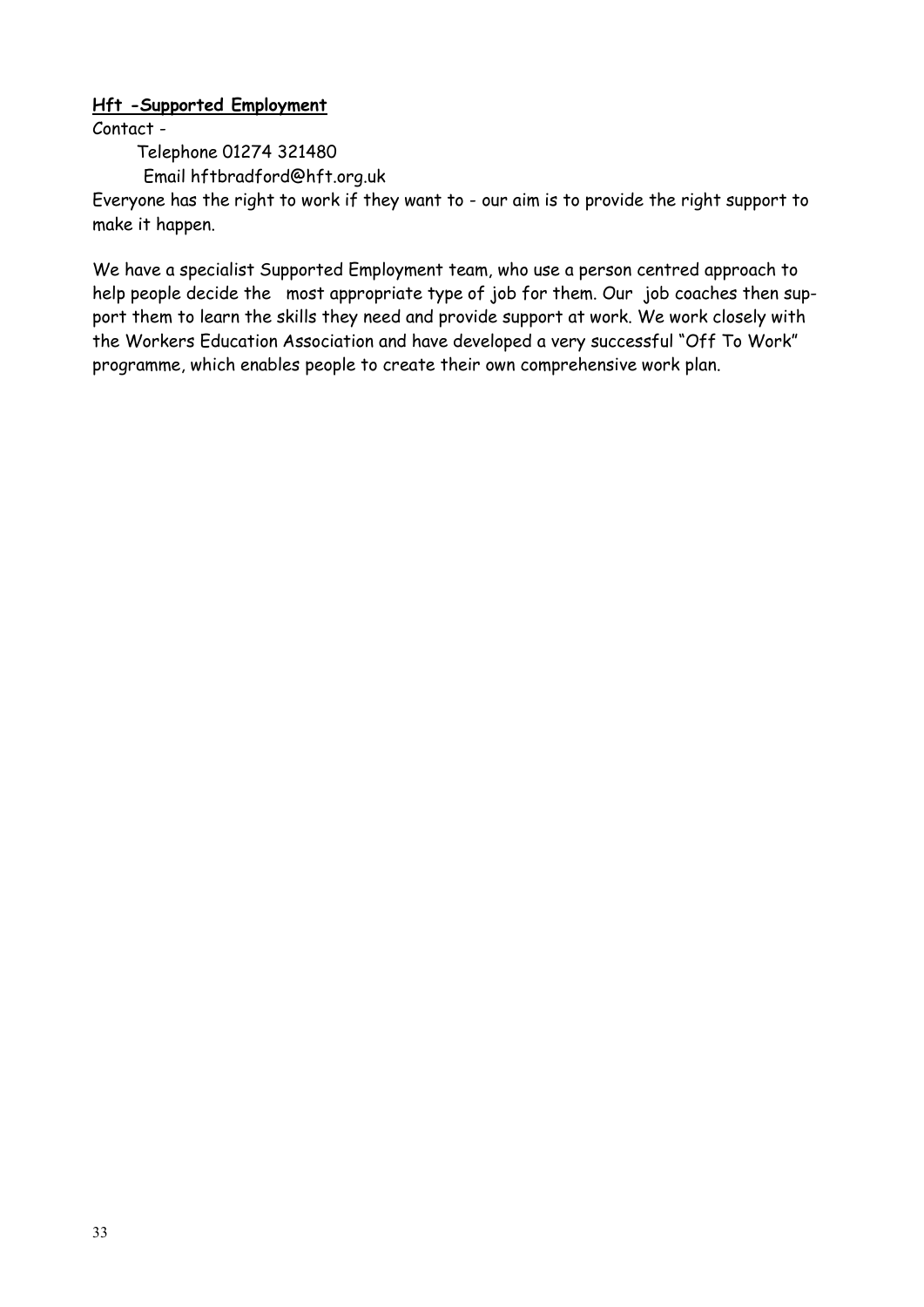# **FUNDING & BENEFITS**

#### **Benefits Advisor**

Contact -

Website **www.direct.gov.uk/benefitsadviser**

To find out how much benefit you may be awarded or how potential new circumstances may affect your benefits visit the website.

The site allows visitors to obtain advice on the benefits they claim and estimates of the amounts.

# **BLUE BADGES**

Contact -

The Disabled persons team 01274 438721

 Website **www.dft.gov.uk (**Type in Blue Badge in search option) The Government is introducing changes to the Blue Badge Scheme from 1st January 2012, Blue Badges will be made and issued centrally for the whole country, but assessing who qualifies for a badge will still be done locally. You will be able to apply for a Blue Badge online on the direct.gov website, and in Bradford the amount charged for a Badge will increase to £10.00. ALL Blue Badges due to be issued after 31st December 2011, including renewal applications, will be processed under the new scheme. The Department for Transport is the organisation that is responsible for the Blue Badge Scheme nationally. If you would like more detail about the changes to the scheme, go to their website. A blue badge is available to a child over the age of 2 years who receives the higher rate of the mobility component of DLA. Contact 'Travel concessions for disabled persons team' for further details.

#### **Blue Badge Facilities online**

Contact -

# Website **www.direct.gov.uk/en/DisabledPeople/MotoringAndTransport/ Bluebadgescheme/**

Directgov's online map of parking facilities for Blue Badge holders includes a rail map feature, with accessibility information for more than 2,000 train stations. This enables people who have a Blue Badge to plan journeys in the UK more easily and book direct assistance in advance. The map also features accessibility information for more than 160 major football stadiums. This should help Blue Badge holders, their friends and family have a better experience at a game, whether home or away! To find out more visit the website.

# **Carers Allowance (CA)**

Contact -

# Website **www.dwp.gov.uk**

If you earn below £102 per week (this limit is increased if your partner is on a low income) and your child is on the middle or higher rate of DLA you may be eligible for this benefit. The amount is £61.35 per week. You can apply on-line at the above website or contact the Leeds Disability Benefits Centre for further information.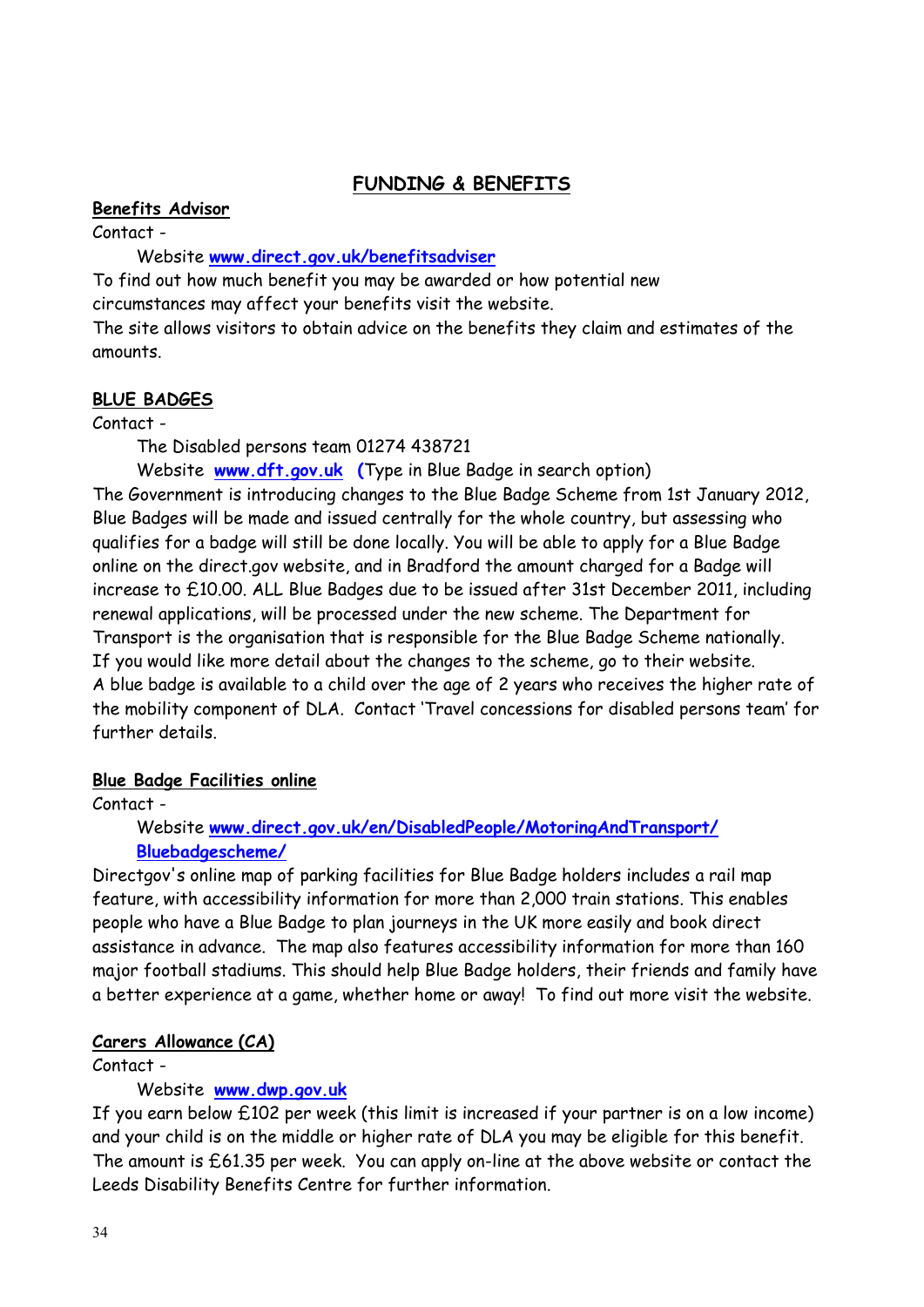# **Cerebra**

Contact-

 Helpline 0800 3281159 Website **www.cerebra.org.uk**  Email info@cerebra.org.uk

Visit the Cerebra website for information and support in many areas including their speech and language voucher scheme, their wills and trusts voucher scheme and the holiday house scheme. Additional funding in the form of vouchers to be spent on services to aid you and your child. Application forms are easy to complete, you just need evidence that your child is on middle or higher rate DLA. Lynne Bowker is the Regional Officer for our area. Lynne is happy to meet families and professionals who are the primary care providers involved with the child's wellbeing. She aims to provide information, signposting, referrals, advice, guidence and advocacy. The services available are grant schemes, postal lending library books, toys and sensory toys, support with sleep problems, speech therapy vouchers, holiday vouchers and will and trust service, Lynne can be contacted on 01457 879049 or 07920106218 or you can email Lynneb@cerebra.org.uk

# **Council Tax Benefit**

Contact -

DAB Advice Line on 01274 594173

Website **www.dwp.gov.uk** 

Disabled people and their carers may receive a discount on their council tax bill. For a leaflet "Council tax: a guide to paying your bill", contact your local Social Security office or call the DAB advice line . Information is also available on the website where you can find on-line information using the A-Z listing.

# **Benefits that may concern you are listed below. The weekly figures given are a guide. DLA (disability living allowance)**

Parents/carers of children with Down syndrome will qualify for DLA. The application forms can be quite daunting but don't be put off—ask for help. Ring 03457 123456 to get yours. Visit the DSA website (www.downs-syndrome.org.uk) where you can download some very useful booklets to help you fill in your claim forms.

Three weekly rates are currently awarded for children

Lower-£21.55 Middle-£54.45 Higher-£81.30

# **DLA Mobility Component**

Parents/carers who receive DLA will be eligible to apply for this additional benefit when your child is 3 years old. Currently there are two possible weekly rates of £56.75 and £21.55 Information is available on the website www.dwp.gov.uk.. From October 2013 DLA for the over 16's will be replaced with a new benefit—Personal Independent Payment (PIP), check the DSA website for details.

# **Direct Payments**

Direct payments are an alternative to receiving part or all of your services from Social Services. After your social care needs have been assessed they give you money to arrange your own services to meet these needs. The scheme is intended to give you more independence, flexibility and choice. You are the one who decides how your needs will be met. For more information, contact the Direct Payments Support Service on 01274 438700 or ring Kate or Daniel at DAB on 01274 434191.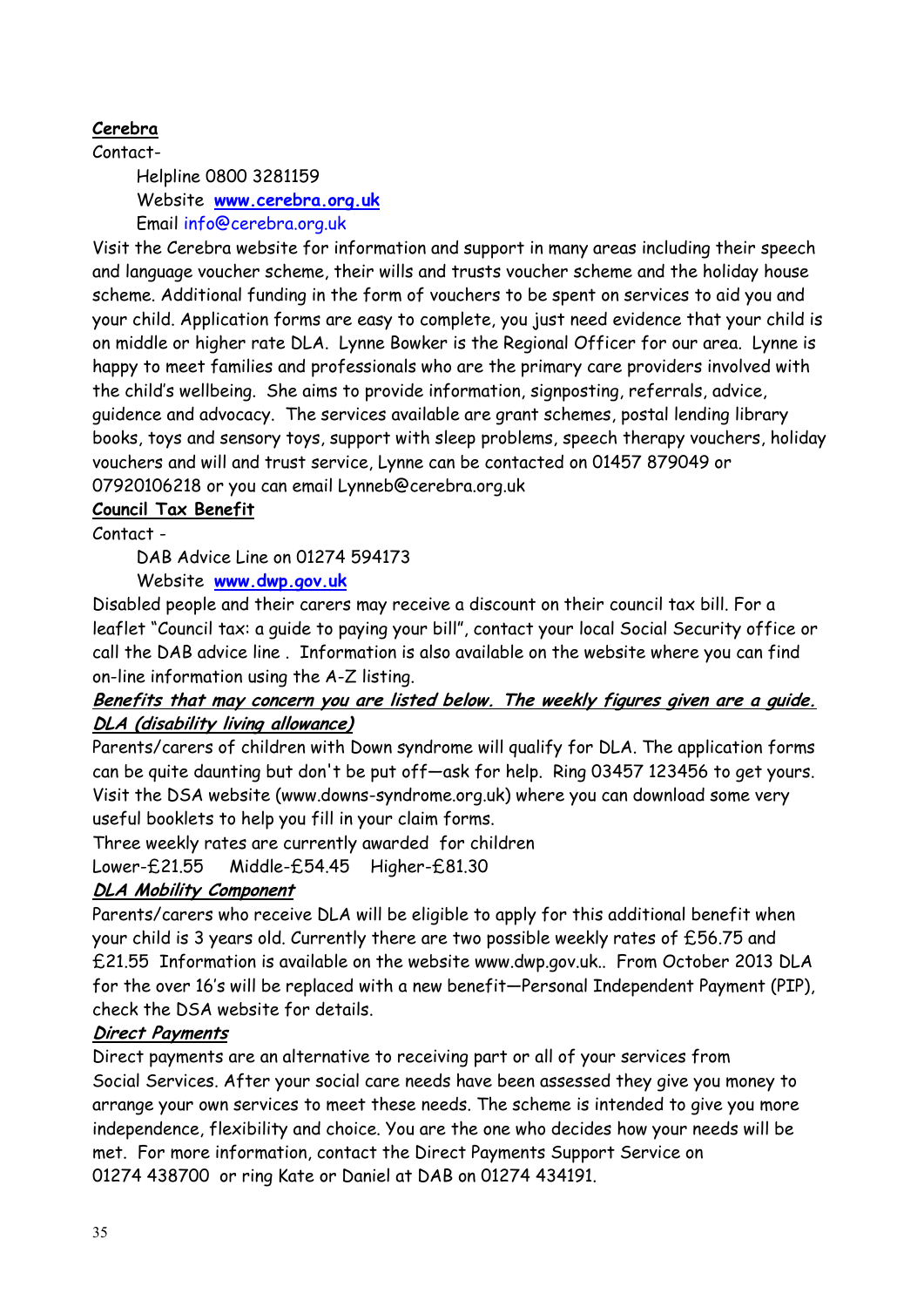#### **Equipment for children and young people with disabilities**

Contact -

 Telephone 01244 335622 Email info@childrentoday.org.uk Website **www.childrentoday.org.uk** 

The Children Today Charitable Trust awards grants for a wide range of equipment for children and young people with disabilities. Eligible equipment includes: powered, manual and sports wheelchairs; specially adapted tricycles, bicycles, buggies and walking aids: and specially designed sensory equipment ie Fibre Optic Sprays.

#### **Family Fund**

Contact -

 Telephone 01904 621115 Email info@familyfund.org.uk Website **www.familyfund.org.uk**

The family fund trust provides information and financial help related to the care of a child with a disability. Grants are given for washing machines, holidays and leisure activities, driving lessons, bedding, hospital visiting , visit the website or contact them on the above telephone number for more information. Available to low income families raising disabled or seriously ill children or young people aged 17 or over.

#### **Income Support (IS), Child Tax Credits & Working Tax Credits.**

Contact -

Telephone01274 594173

Website **www.taxcredits.inlandrevenue.gov.uk**

If you are on a low income you may also qualify for these benefits which are means tested. You can apply online, or contact for further information.

#### **Pensions From April 2010**

Contact -

Pensions Service on 0845 6060265

If you are a carer and care for a dependant child under the age of 12 years or care for a disabled person for at least 20 hours per week from April 2010 you may be able to build up entitlement to a state pension through the new National Insurance contribution credits even if you are not in paid employment you are building up credits towards your basic state pension.

#### **Small Carers Grant (available yearly)**

Contact -

Telephone 01274 449660

Email smallgrant@carersresource.org

A carers grant can provide a payment to help you do something for yourself as a carer, this might include help towards the costs of learning a new skill or interest.

To request an application for please email or telephone the above.